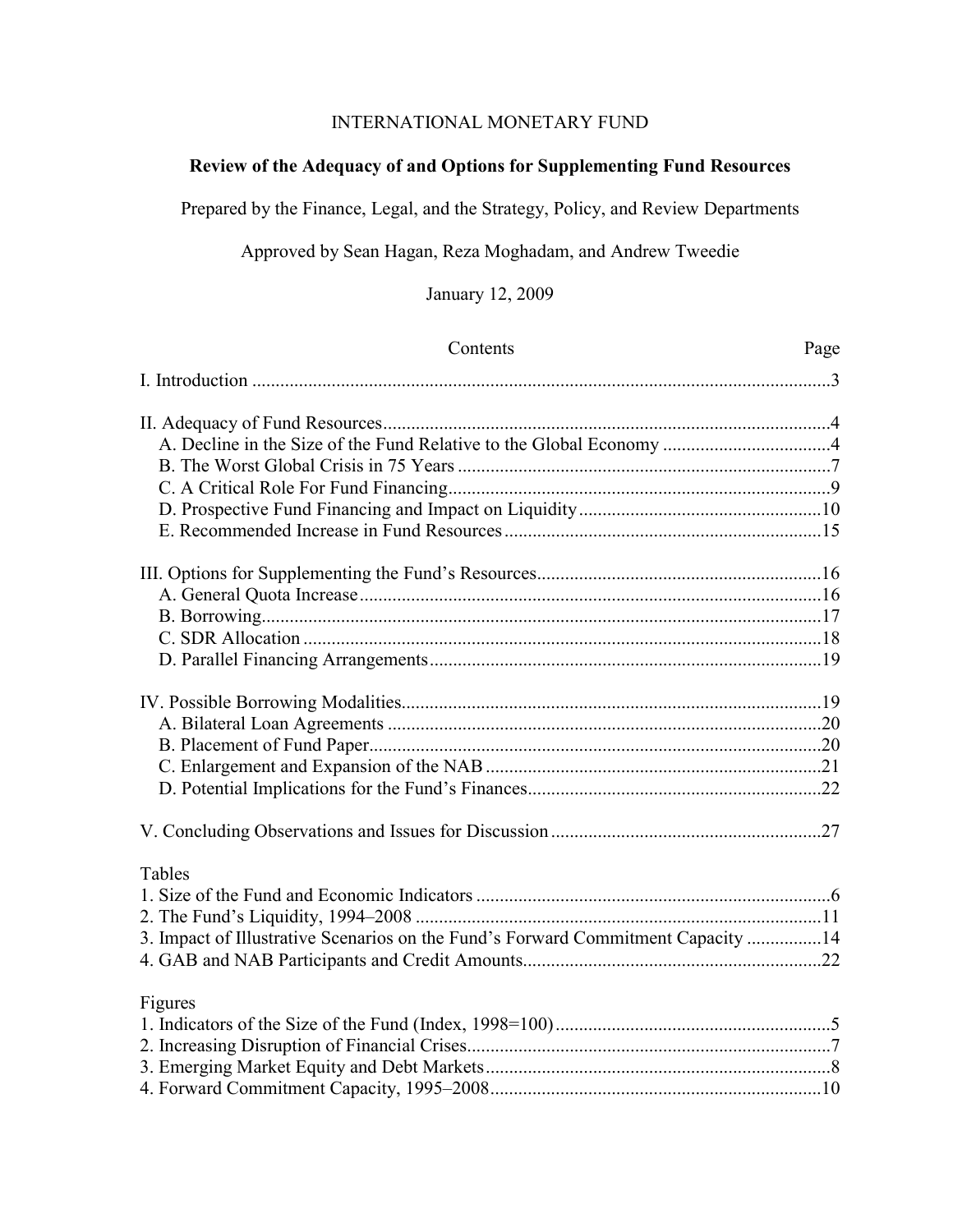| Boxes |  |
|-------|--|
|       |  |
|       |  |
|       |  |
| Annex |  |
|       |  |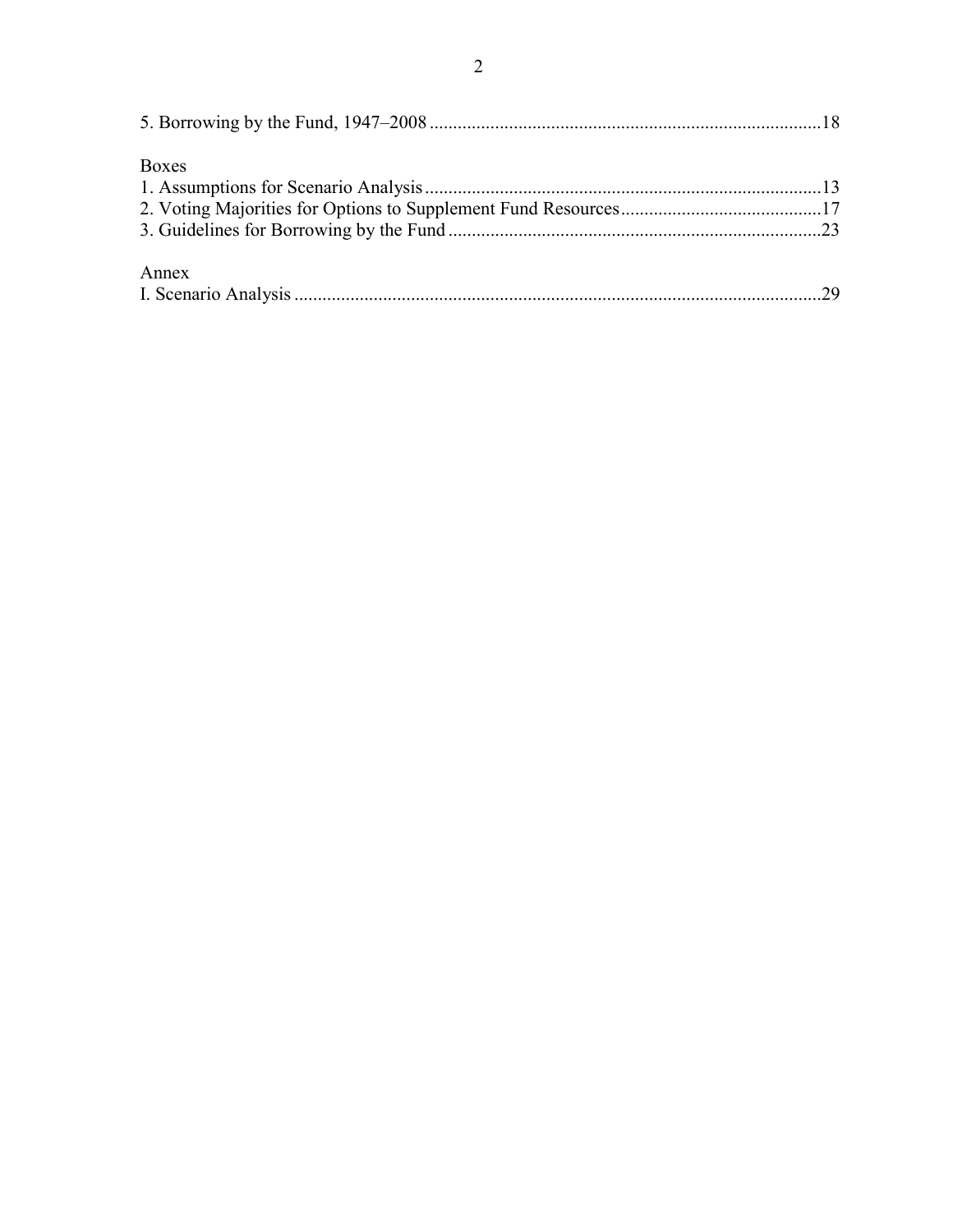#### **I. INTRODUCTION**

<span id="page-2-0"></span>1. **The global financial crisis and rapidly changing outlook have raised questions about the adequacy of Fund resources, calling for a prompt review.** Fund financing has risen sharply in recent months, albeit from historically low levels. The unprecedented complexity, breadth and scale of this crisis, and the resulting balance of payments pressures on emerging market members, suggest that substantial additional demand can be expected. The broader context remains that the relative size of the Fund has fallen substantially against various metrics for the global economy (e.g., GDP, trade, and capital flows) since the last general increase in quotas in 1998. While views continue to differ, increasing questions are being raised as to whether the Fund has sufficient resources on hand to meet the potential demand for Fund financing associated with the current crisis.<sup>[1](#page-2-1)</sup> These questions can be problematic in and of themselves to the extent they diminish confidence in the Fund's ability to carry out its lending mandate. Thus, in its November 2008 work program discussion, the Executive Board requested an assessment of IMF resource needs and options for supplementing Fund resources. Similarly, G20 leaders, as part of their November 2008 action plan, called for a review of the adequacy of the resources of the IMF and other IFIs by March 31, 2009, and indicated they stood ready to increase these resources where necessary.

2. **This review discusses the potential scale of a possible increase, as well as modalities that would facilitate a prompt increase in the Fund's resources should the need for additional resources be agreed.** While a permanent increase in Fund resources has traditionally been achieved through an increase in quotas, borrowing has often been used to bridge to a general quota increase given the substantial time involved in the latter undertaking. At a time of crisis, the case for such an approach is even stronger. The precise design and scope of any such borrowing would need to be considered in consultation with potential creditors, and with careful attention to the broader implications for the Fund's finances.

3. **The paper is organized as follows:** Section II reviews the adequacy of the Fund's resources, based on an assessment of the size of the Fund compared to relevant benchmarks and potential demand in the current economic environment. It argues that a doubling of the Fund's pre-crisis lending capacity would be justified, at least on a temporary basis. Section III highlights options for increasing the Fund's resources, and

1

<span id="page-2-1"></span><sup>&</sup>lt;sup>1</sup> See, for example, *What the G20 Leaders Must Do to Stabilize our Economy and Fix the Financial System,* edited by Barry Eichengreen and Richard Baldwin, Center for Economic Policy Research 2008 <http://www.voxeu.org/index.php?q=node/2543>.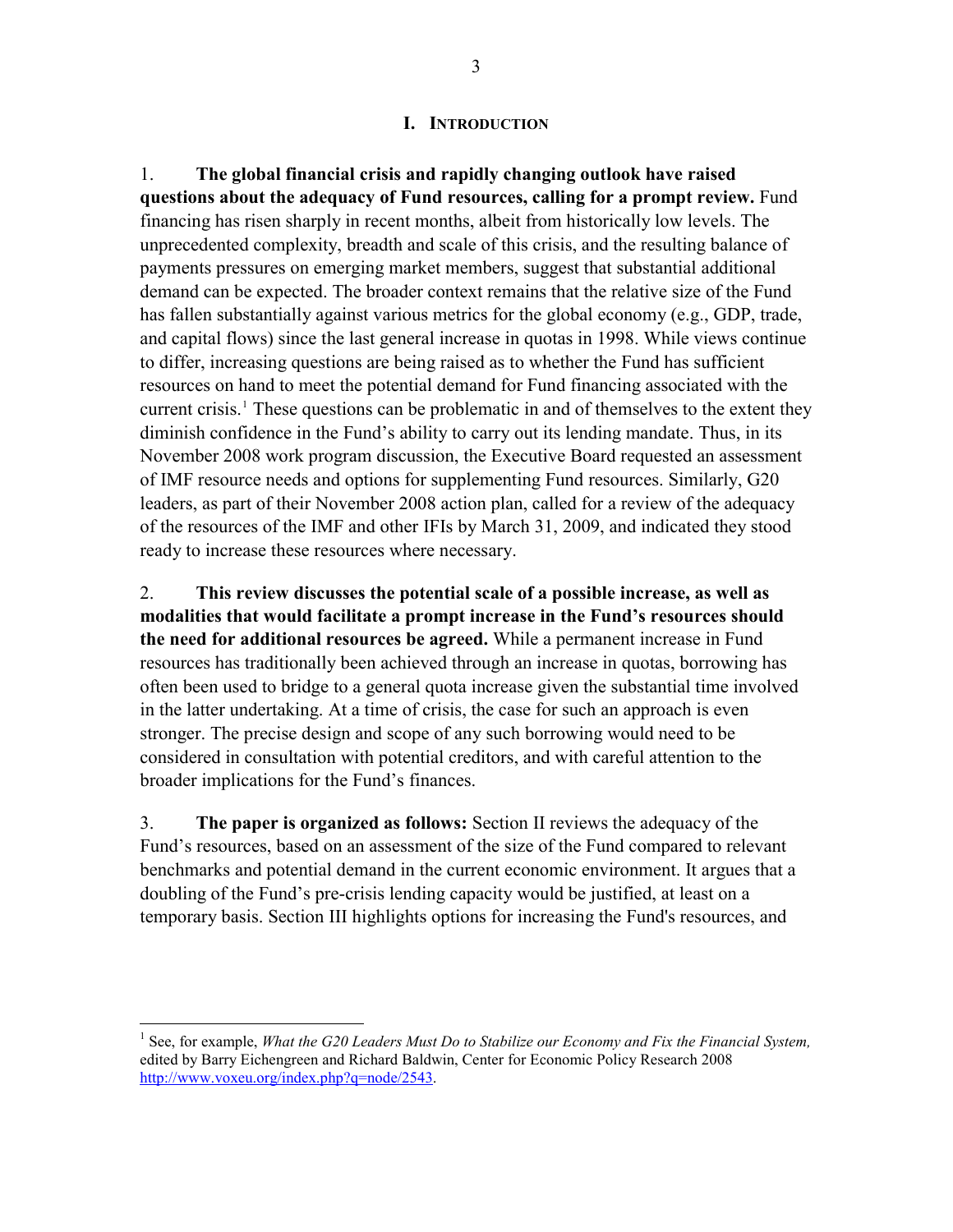<span id="page-3-0"></span>Section IV focuses, in particular, on the potential modalities for borrowing and their implications for the Fund's finances. Section V concludes with issues for discussion.<sup>2</sup>

## **II. ADEQUACY OF FUND RESOURCES**

## **A. Decline in the Size of the Fund Relative to the Global Economy**

4. **The last review of the adequacy of Fund resources preceded the current crisis**. In its report to the Board of Governors on the Thirteenth General Review of Quotas, the Executive Board noted the changing nature of the economic and financial risks against which the adequacy of Fund resources must be assessed, the decline in the size of the Fund against a range of economic and financial indicators, and the significant uncertainties surrounding the global economic outlook.<sup>[3](#page-3-1)</sup> However, it also noted that lending had declined steeply against the backdrop of sustained strong global growth and that Fund liquidity was at an all time high. The Board concluded there was not a sufficiently strong case for a general quota increase at that time, while stressing the need to continue to closely monitor the adequacy of Fund resources and stand ready to consider the need for a quota increase in the event the Fund's liquidity were to deteriorate. On this basis, the Board of Governors concluded the Thirteenth Review with no increase in quotas.<sup>[4](#page-3-2)</sup>

5. **Updated analysis confirms the decline in the size of the Fund compared with relevant economic and financial metrics** (Figure 1 and Table 1). As a result of the quota and voice reforms, aggregate quotas will increase by about 11.[5](#page-3-3) percent.<sup>5</sup> Even with this increase, however, Fund quotas will remain well below their previous levels in relation to global output, trade and capital flows. For example, based on data for 2008, quotas would need to increase by about 55 percent to return to the levels relative to

<sup>1</sup>  $2^2$  This report focuses on the adequacy of resources within the General Resources Account. The issue of adequacy of concessional resources will be taken up separately in the forthcoming review of the Fund's lending role and facilities for low-income countries.

<span id="page-3-1"></span><sup>&</sup>lt;sup>3</sup> Thirteenth General Review of Quotas—Assessing the Adequacy of Fund Resources, November 27, 2007 and Press Release No. 08/02, January 4, 2008 at www.imf.org.

<span id="page-3-2"></span><sup>&</sup>lt;sup>4</sup> Board of Governors Resolution No. 63-1, 1/28/08. Press Release No. 08/13, February 4, 2008

<span id="page-3-3"></span><sup>&</sup>lt;sup>5</sup> Report of the Managing Director to the International Monetary and Financial Committee on IMF Quota and Voice Reform (April 7, 2008) at www.imf.org. Quotas were increased by 11.5 percent overall under the reform, with a first round of ad hoc quota increases for 4 members approved in September 2006 and a second round for 54 members totaling 9.55 percent approved in April 2008. Effectiveness of the secondround ad-hoc increases depends, inter alia, upon the entry into force of a related Amendment of the Articles of Agreement to enhance the voice and participation of low-income members.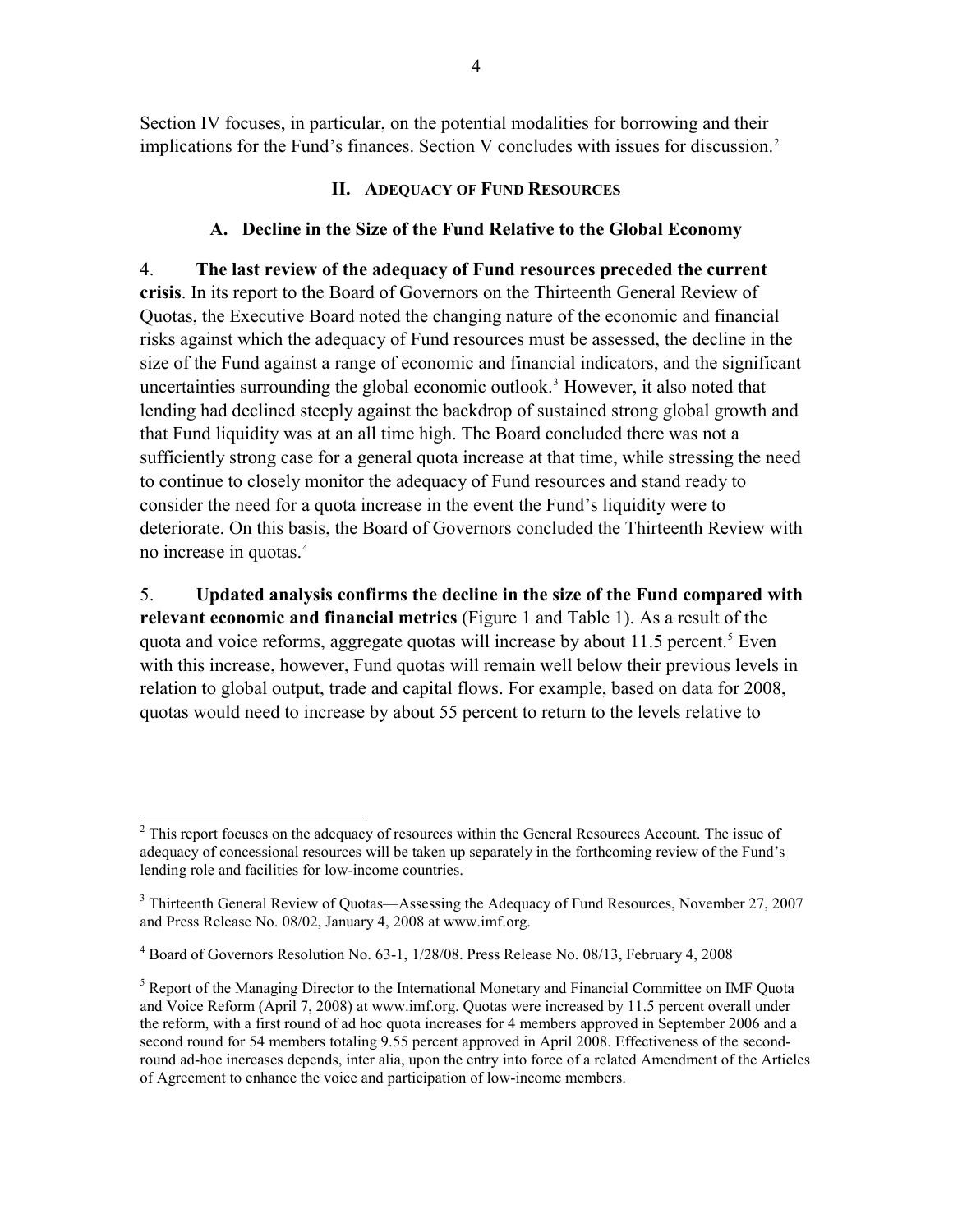<span id="page-4-0"></span>

**Figure 1. Indicators of the Size of the Fund (Index, 1998=100)** 

Source: World Economic Outlook Database (October 2008) and Fund Staff.

1/ Quotas approved under each review. Economic data for year quota review was completed, as indicated.

2/ Quotas under Resolution No. 63-2. Economic data for 2008.

3/ Indexes calculated using a three-year centered average for overall capital inflows.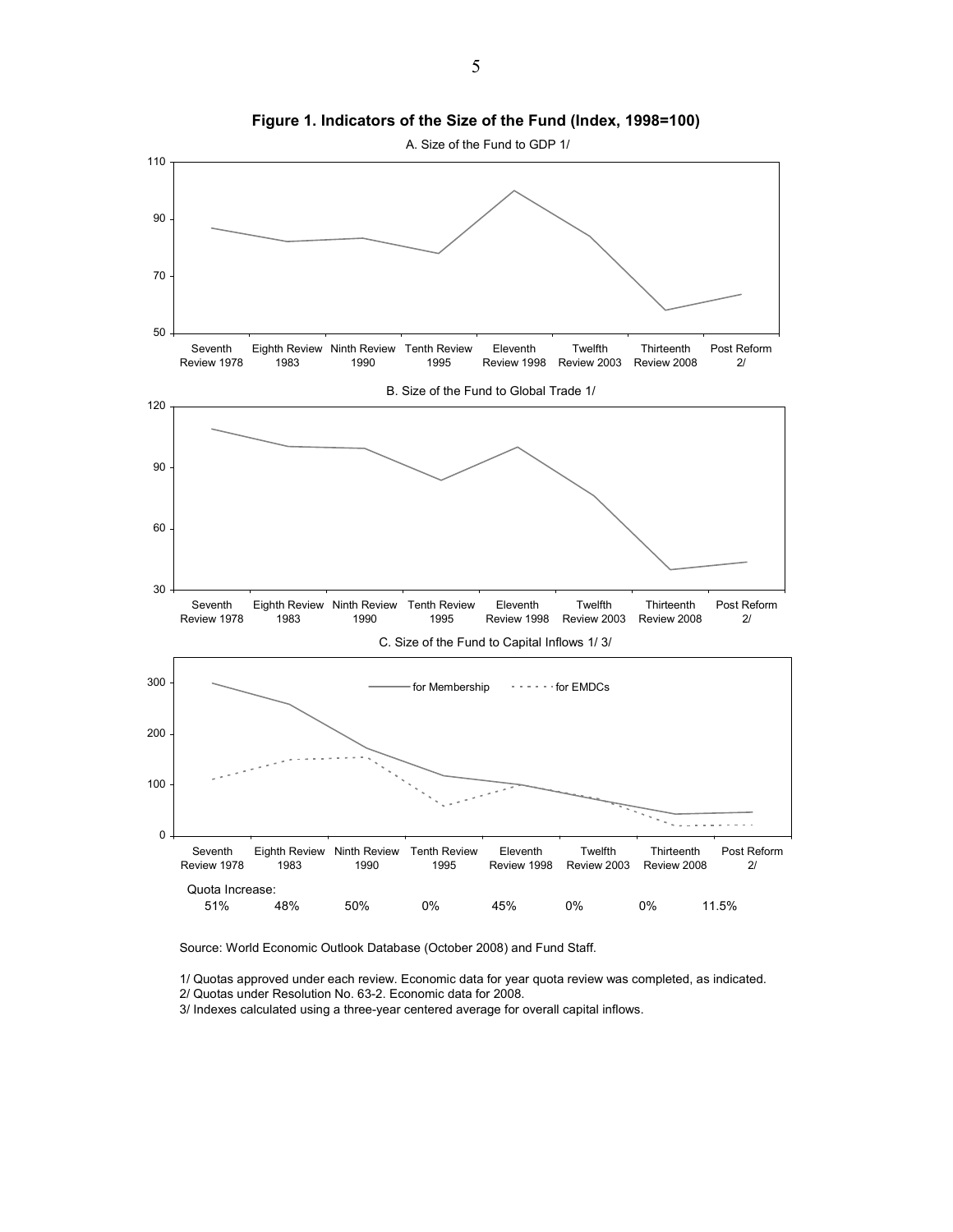#### **Table 1. Size of the Fund and Economic Indicators**

(In billions of SDRs or in percent)

|                                             | Seventh | Eighth  | Ninth   | Tenth   | Eleventh | Twelfth | Thirteenth | Post Quota |
|---------------------------------------------|---------|---------|---------|---------|----------|---------|------------|------------|
|                                             | Review  | Review  | Review  | Review  | Review   | Review  | Review     | and Voice  |
|                                             | 1978 1/ | 1983 1/ | 1990 1/ | 1995 1/ | 1998 1/  | 2003 1/ | 2008 1/    | Reform 2/  |
|                                             | (1)     | (2)     | (3)     | (4)     | (5)      | (6)     | (7)        | (8)        |
| Size of Quota Increase, in Percent          | 50.9    | 47.5    | 50.0    | 0.0     | 45.0     | 0.0     | 0.0        | 11.5       |
| Size of the Fund                            | 61.1    | 90.0    | 135.2   | 146.1   | 212.0    | 213.7   | 217.6      | 238.3      |
| Index (1998=100)                            | 28.8    | 42.4    | 63.8    | 68.9    | 100.0    | 100.8   | 102.6      | 112.4      |
| Economic Metrics (Index: 1998 = 100)<br>2.  |         |         |         |         |          |         |            |            |
| a. GDP                                      | 33      | 52      | 77      | 88      | 100      | 120     | 177        | 177        |
| b. Trade                                    | 26      | 42      | 64      | 82      | 100      | 132     | 258        | 258        |
| c. Capital Inflows 3/                       | 10      | 16      | 37      | 58      | 100      | 143     | 242        | 242        |
| d. Capital Inflows to EMDCs 3/              | 26      | 28      | 41      | 119     | 100      | 138     | 527        | 527        |
| e. Foreign Assets plus Liabilities 4/       | 9       | 19      | 47      | 65      | 100      | 165     | 311        | 311        |
| f. Foreign Assets plus Liabilities EMDCs 4/ | 10      | 28      | 45      | 74      | 100      | 139     | 304        | 304        |
| Ratio of line 1 to line 2 (Index)<br>3.     |         |         |         |         |          |         |            |            |
| a. GDP                                      | 86.8    | 82.1    | 83.3    | 78.0    | 100.0    | 84.0    | 58.0       | 63.6       |
| b. Trade                                    | 108.9   | 100.3   | 99.4    | 83.7    | 100.0    | 76.1    | 39.8       | 43.6       |
| c. Capital Inflows 3/                       | 299.5   | 258.4   | 172.2   | 118.0   | 100.0    | 70.5    | 42.4       | 46.5       |
| d. Capital Inflows to EMDCs 3/              | 110.9   | 149.2   | 154.4   | 58.1    | 100.0    | 72.8    | 19.5       | 21.3       |
| e. Foreign Assets plus Liabilities 4/       | 322.0   | 218.7   | 136.7   | 105.7   | 100.0    | 61.0    | 33.0       | 36.2       |
| f. Foreign Assets plus Liabilities EMDCs 4/ | 288.0   | 153.7   | 143.1   | 93.4    | 100.0    | 72.3    | 33.7       | 37.0       |

Source: Fund Staff.

1/ Quotas approved under each review. Economic data based on the year the Board of Governors' Resolution on quota review was approved.

2/ 2008 data is used. Quotas as agreed under the Board of Governors' Resolution No. 63-2.

3/ Based on a three-year moving average for overall capital inflows. Projections based on the World Economic Outlook (October 2008).

<span id="page-5-0"></span>4/ Data from Lane and Milesi-Ferretti. Figures for columns 7 and 8 based on latest available data (2007).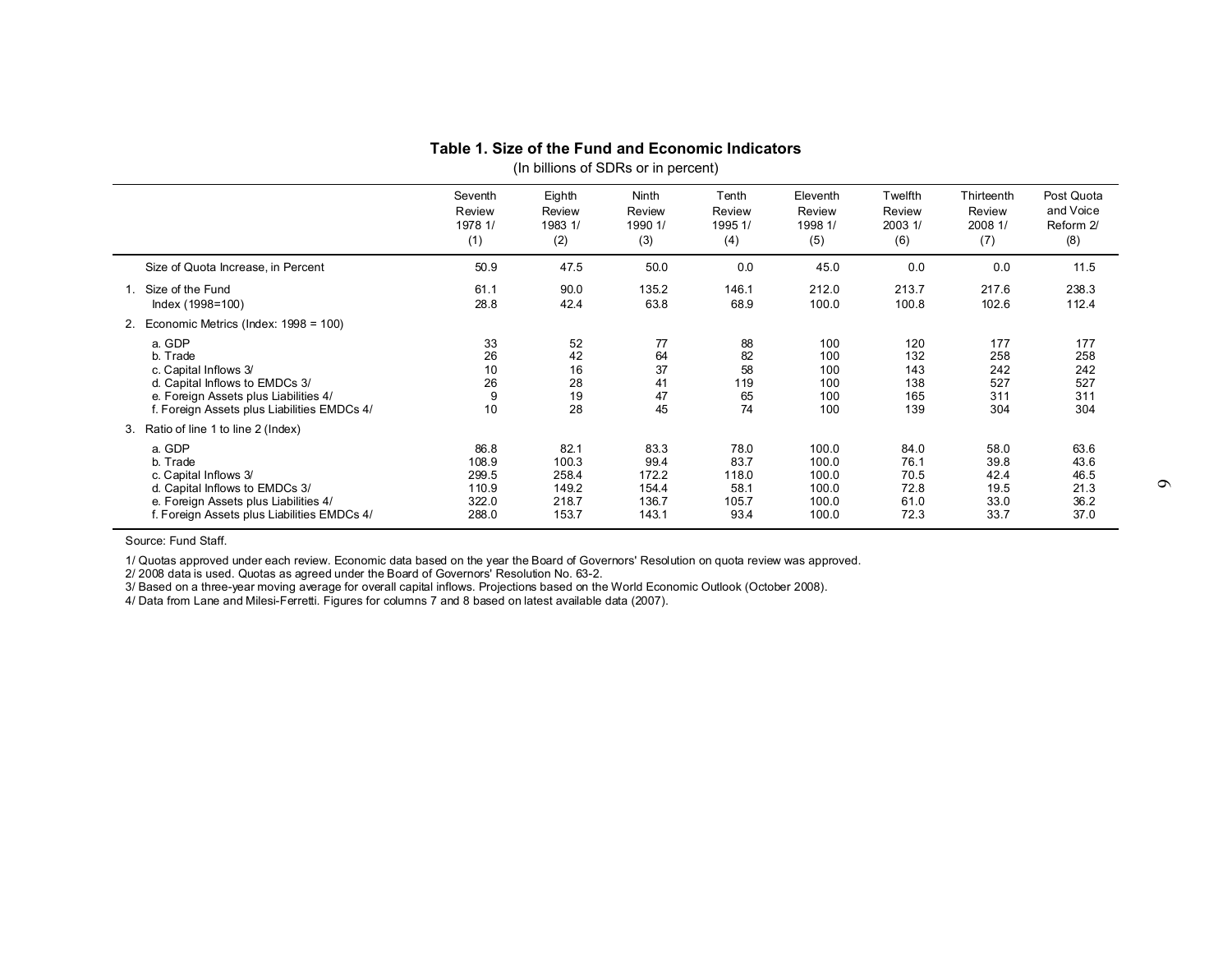<span id="page-6-0"></span>global output prevailing in 1998, the time of the last general quota increase.<sup>[6](#page-6-1)</sup> On the same basis, quotas would need to increase by about 130 percent to return to 1998 levels in terms of global trade and 115 percent in terms of capital flows for the membership as a whole.<sup>[7](#page-6-2)</sup>

#### **B. The Worst Global Crisis in 75 Years**

6. **Since the adequacy of Fund resources was last reviewed, the global economy has been hit by an unprecedented shock.** The current crisis is much more severe than recent crisis episodes in both its depth and breadth (Figure 2). The financial shock is now



A higher index number indicates a higher level of disruption. Percentage change in Dow Jones Global Total Markets Index; Percentage change in MSCI and JPEMBI Indices; Weighted average housing prices from the United States, UK, Japan, France, Canada, and Ireland; Change in TED Spread (LIBOR – 3 month T-bill rates) for US, Europe. Emerging Market Crisis (12/31/97-1/14/99); Tech Bubble/Bust (3/23/00-9/30/02); Current Crisis (7/20/07-data through 10/10/08)

1

contraction in advanced projected for the first time Notwithstanding substantial normal, and the feedback to manifest, with sharp reverberating through to the real economy. A economy output is now in the post-War era (WEO, November update). policy action, financial conditions remain far from the real economy is becoming increasingly declines in employment, production and retail sales

additional policy action, particularly on the fiscal front, could have a mitigating impact. in the past few months. A further downward revision in output for both advanced and emerging economies is now expected in the January update of the WEO, although

<span id="page-6-1"></span><sup>&</sup>lt;sup>6</sup> To allow for a comparison of ratios following the completion of each quota increase (including the proposed increases under the quota and voice reform), economic data are based on October 2008 WEO figures for the year each review was completed. This differs from the methodology used in the regular review of quotas where economic data are drawn from the quota database complied in the context of each review.

<span id="page-6-2"></span> $<sup>7</sup>$  Growth in capital flows is difficult to measure in the context of substantial data issues, as well as year-to-</sup> year variations (including low base period effects). Table 1 provides two sets of estimates based on a) a three-year centered average of overall capital inflows (October 2008 WEO) and b) changes in assets plus liabilities (Lane and Milesi-Ferretti, Journal of International Economics 73, November 2007). In each case, information is provided for all members and for emerging market and developing countries. It should also be noted that increases for the latter group are, in part, the counterpart to rapid reserve accumulation by some emerging market members.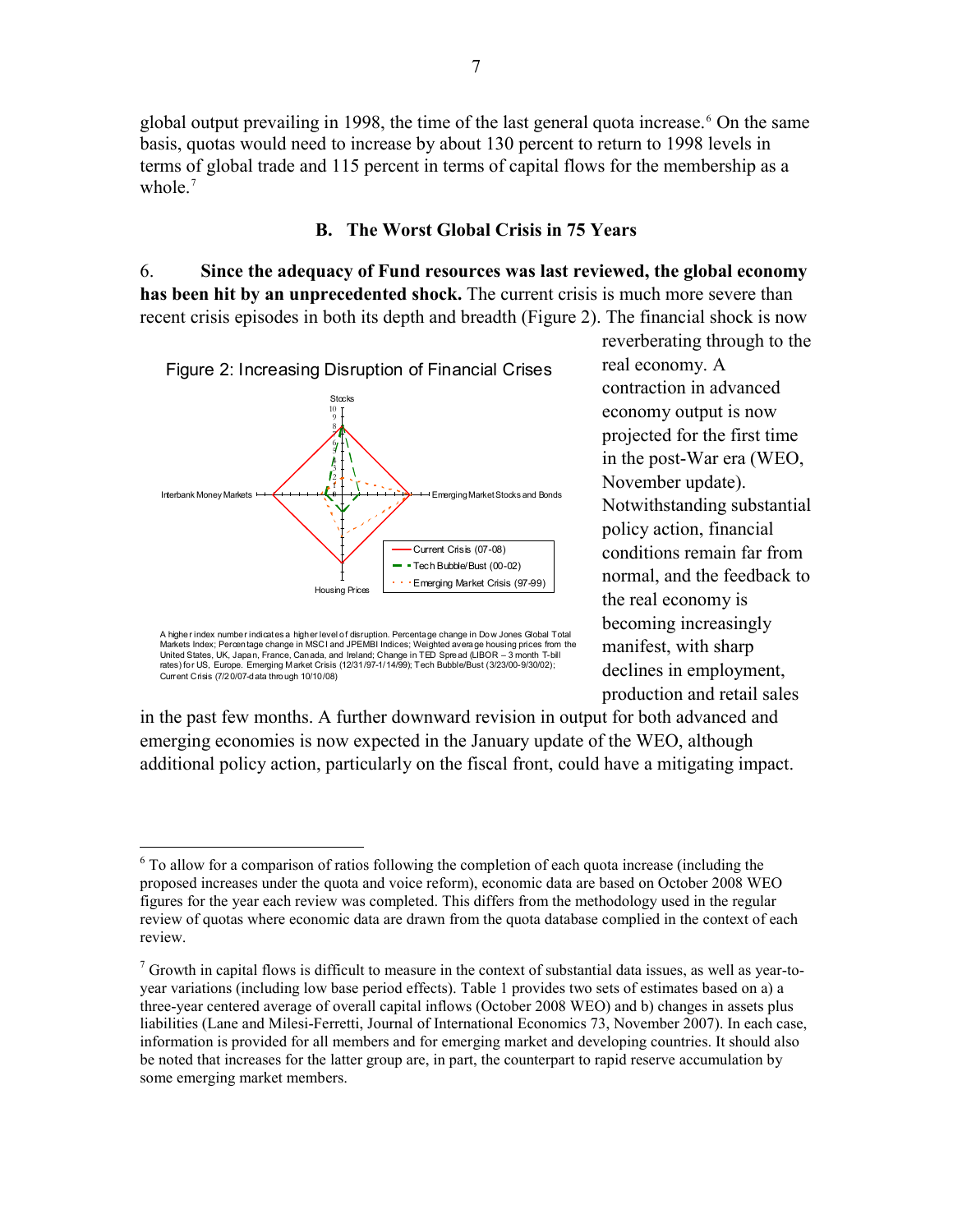<span id="page-7-0"></span>7. **The fallout from the global financial crisis on emerging economies increased markedly in recent months, also hitting those with strong external positions.** 

Commodity price declines, lower external demand, binding credit constraints, and capital outflows are taking a significant toll on economic activity in these countries. The effects of global de-leveraging have been increasingly severe with cross-linkages between regional partners exacerbating already difficult conditions, and many emerging economies are now facing sudden stops (Figure 3). Reflecting these disruptions, exchange rates have come under tremendous pressure, complicating macroeconomic management in countries with large currency mismatches or heavily managed exchange rates. As a result, official reserves have fallen sharply in several emerging markets in recent months.



#### **Figure 3. Emerging Market Equity and Debt Markets** (through December 31, 2008)

8. **The effects of the crisis on emerging economies are likely to be sustained.** The growth outlook for advanced economies is deteriorating and additional time may be needed to restore the normal functioning of financial markets, suggesting that the effect on emerging economies' output and capital markets access is likely to be protracted. More broadly, the degree to which capital flows to emerging markets will recover to precrisis levels in the medium term is uncertain, suggesting some permanent element to the shock that would need to be accommodated through adjustment. A 2007 study found a median duration of crisis-driven external funding pressures of 7.5 quarters, but also that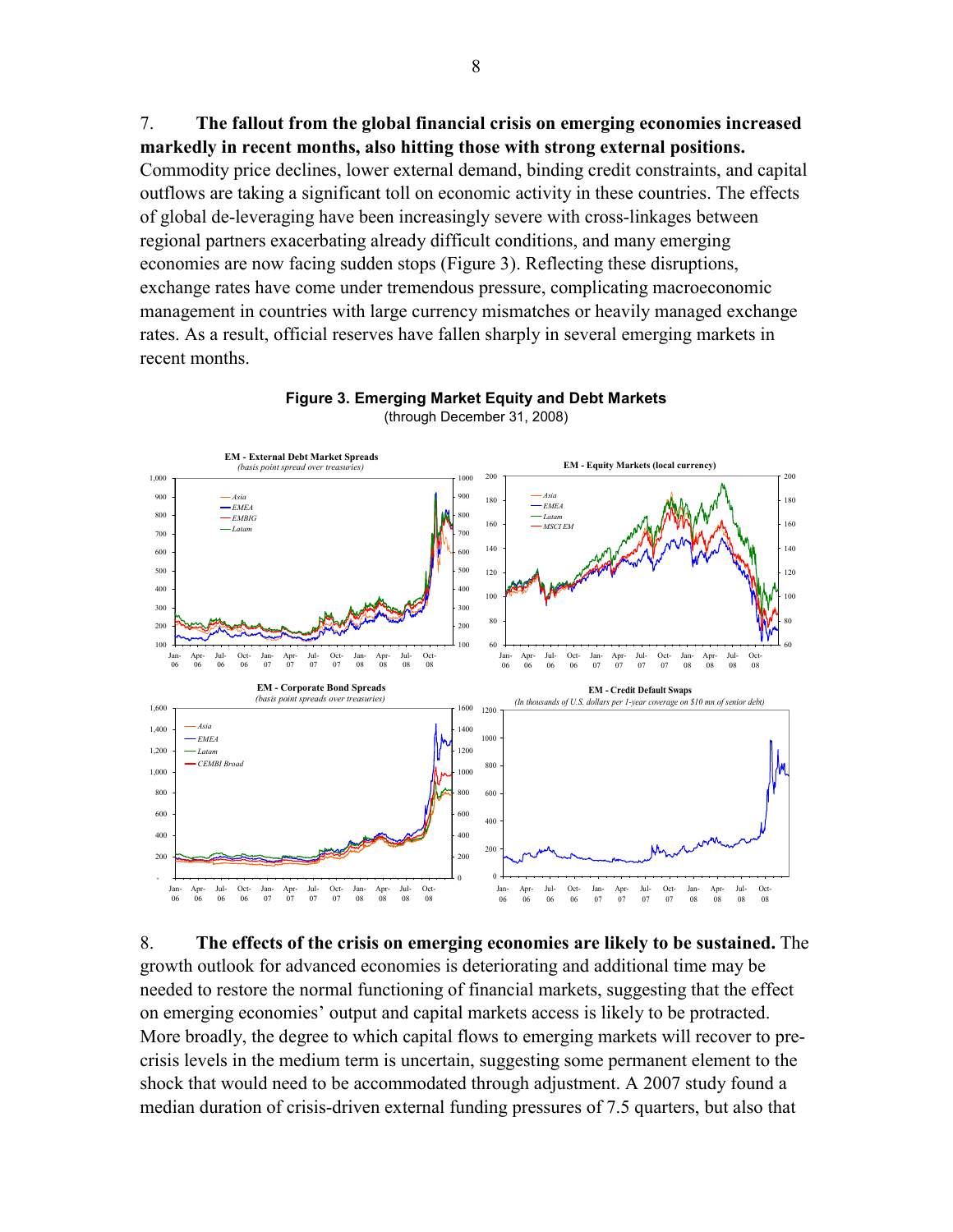<span id="page-8-0"></span>this duration increases with the complexity of the crisis.<sup>8</sup> The unprecedented nature of the current shock and its propagation across countries and markets in a highly integrated global economy suggest the possibility of even more sustained stress.

# **C. A Critical Role For Fund Financing**

9. **The Fund has responded flexibly and rapidly to members' needs arising from the crisis.** In the last two months of 2008, it provided exceptional financing to five members, ranging from 500 to 1200 percent of quota (average 940 percent) and total access of SDR 29.6 billion. Moreover, the establishment of the Short-Term Liquidity Facility has provided the Fund new flexibility to support members with strong fundamentals and track records facing short-term capital-account pressures. The Board will also shortly consider further changes to the Fund's lending framework to ensure that it continues to meet the rapidly changing needs of the membership.

10. **The Fund, of course, is not the only source of financing for countries affected by the crisis**. For example, substantial resources have been made available through bilateral arrangements, including \$120 billion in swap lines announced by the US Federal Reserve for four emerging market countries in October, and over \$40 billion in swap lines for South Korea announced by China and Japan in December. In addition, recent Fund financing arrangements have been accompanied by substantial support from bilateral (Iceland and Latvia), EU (Hungary and Latvia), and multilateral (Pakistan, Latvia, and Hungary) lenders. Regional pooling arrangements also have the potential to play an important role.

11. **Nonetheless, the Fund has a unique mandate to "give confidence to members by making [its resources] temporarily available to them under adequate safeguards"** (...) "to correct maladjustments in their balance of payments without resorting to measures destructive of national or international prosperity." The institution's global membership, as well as its capacity to catalyze broader sources of financing, further reinforce the importance of it maintaining a central role in the provision of balance of payments support. To play this role credibly, however, the Fund must have resources commensurate to the magnitude of the problems at issue.

 $\overline{a}$ 

<sup>&</sup>lt;sup>8</sup> "The Duration of Capital Account Crises—An Empirical Analysis," Mauro Mecagni, Ruben Atoyan, David Hofman, and Dimitri Tzanninis (WP/07/258, November 2007).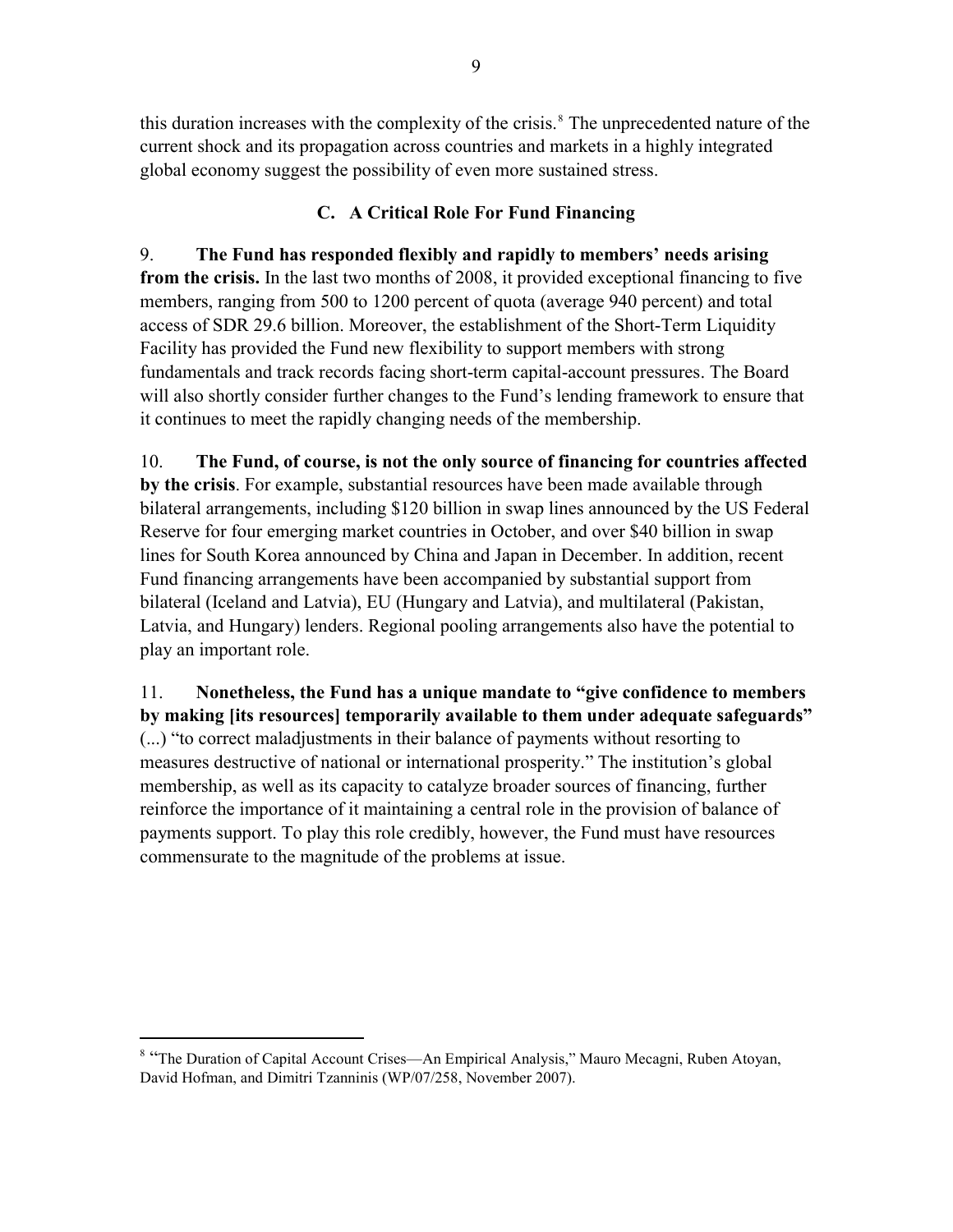### **D. Prospective Fund Financing and Impact on Liquidity**

<span id="page-9-0"></span>12. **In the last quarter of 2008, the Fund's available resources have declined by over a fifth from recent historical highs** (Figure 4 and Table 2). Outstanding credit increased from SDR 7.6 billion at end-September to SDR 17.5 billion at end-December. Commitments rose over the same period by SDR 29.7 billion, leading to a reduction in the forward commitment capacity (FCC)<sup>[9](#page-9-0)</sup> from SDR 127.6 billion to SDR 97.6 billion.<sup>[10](#page-9-0)</sup>



 $\overline{a}$ <sup>9</sup> The FCC is the principal measure of Fund liquidity, which takes account of the existing commitments of Fund resources, as well as a need to maintain a prudent balance to protect the liquidity of members' reserve tranche positions. The (one-year) FCC indicates the amount of quota-based resources available for new lending under the GRA over the next 12 months. The calculation of the FCC excludes repurchases falling due under the SLF.

 $10$  As discussed in more detail in the next section, the Fund may also draw on SDR 34 billion in borrowed resources under the NAB/GAB when supplementary resources are needed to forestall or cope with an impairment of the international monetary system or (under the NAB) to deal with an exceptional situation that poses a threat to the stability of that system.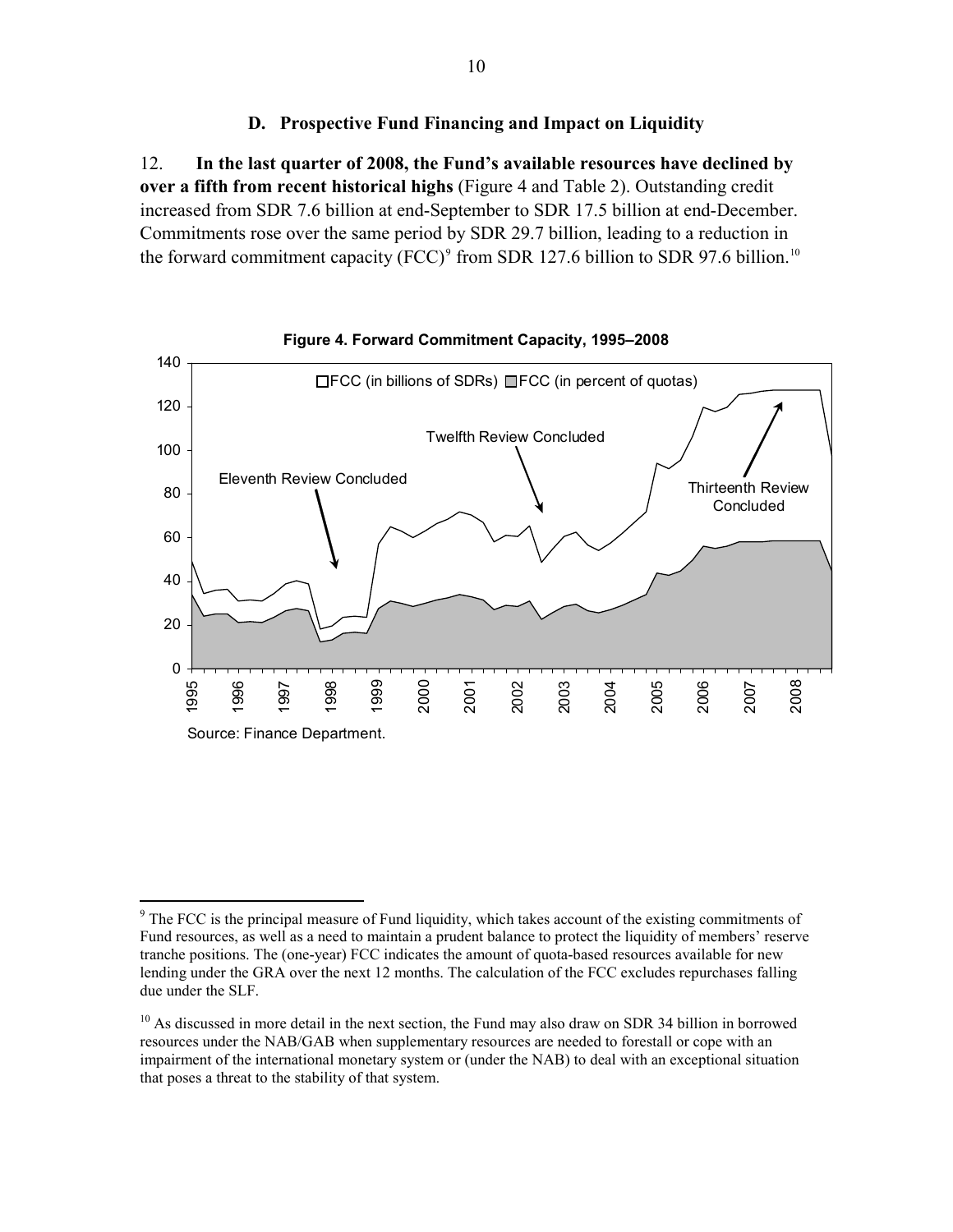| (In billions of SDRs)                                  |       |       |          |          |       |          |          |          |          |          |          |          |          |          |          |
|--------------------------------------------------------|-------|-------|----------|----------|-------|----------|----------|----------|----------|----------|----------|----------|----------|----------|----------|
|                                                        | 1994  | 1995  | 1996     | 1997     | 1998  | 1999     | 2000     | 2001     | 2002     | 2003     | 2004     | 2005     | 2006     | 2007     | 2008     |
| Flows during the period                                |       |       |          |          |       |          |          |          |          |          |          |          |          |          |          |
| Commitments 1/                                         | 6.1   | 23.0  | 11.7     | 28.6     | 33.0  | 14.8     | 17.0     | 31.2     | 39.2     | 18.3     | 1.4      | 8.9      | 0.1      | 0.8      | 30.7     |
| Purchases                                              | 5.0   | 17.0  | 5.3      | 16.1     | 20.6  | 10.0     | 7.2      | 23.8     | 25.2     | 20.3     | 4.2      | 2.3      | 2.4      | 1.0      | 13.4     |
| Repurchases                                            | 4.6   | 6.7   | 5.1      | 5.7      | 6.7   | 19.4     | 15.2     | 13.3     | 15.1     | 18.9     | 13.8     | 29.2     | 21.0     | 4.7      | 1.9      |
| End of period                                          |       |       |          |          |       |          |          |          |          |          |          |          |          |          |          |
| 1. Usable resources 2/                                 | 68.4  | 58.0  | 61.1     | 50.7     | 53.6  | 94.9     | 109.7    | 102.5    | 100.2    | 100.7    | 111.3    | 145.2    | 161.2    | 165.4    | 152.4    |
| 2. Undrawn balances under GRA arrangements             | 3.4   | 8.8   | 13.2     | 20.7     | 27.3  | 21.5     | 20.9     | 25.8     | 31.9     | 22.8     | 19.4     | 12.7     | 3.9      | 3.1      | 20.3     |
| 3. Uncommitted usable resources (1 - 2)                | 65.0  | 49.2  | 47.8     | 30.1     | 26.3  | 73.4     | 88.8     | 76.7     | 68.3     | 77.9     | 91.9     | 132.5    | 157.3    | 162.3    | 132.1    |
| 4. Projected repurchases (one-year)                    | 6.7   | 5.1   | 5.7      | 6.7      | 19.4  | 15.2     | 13.3     | 15.2     | 19.0     | 9.2      | 12.9     | 8.0      | 2.8      | 0.3      | 0.1      |
| 5. Prudential minimum uncommitted usable resources 3/  | 18.0  | 17.9  | 18.9     | 18.8     | 22.2  | 28.5     | 30.2     | 30.9     | 32.6     | 32.8     | 32.8     | 34.1     | 34.8     | 34.9     | 34.7     |
| 6. One-year forward capacity $(3 + 4 - 5)$             | 53.7  | 36.4  | 34.6     | 17.9     | 23.5  | 60.1     | 71.9     | 61.0     | 54.7     | 54.2     | 71.9     | 106.4    | 125.4    | 127.7    | 97.6     |
| Memorandum items, end of period                        |       |       |          |          |       |          |          |          |          |          |          |          |          |          |          |
| 7. GRA credit outstanding                              | 25.6  | 35.9  | 36.1     | 46.6     | 60.5  | 51.1     | 43.0     | 53.5     | 63.6     | 65.0     | 55.4     | 28.4     | 9.8      | 6.0      | 17.5     |
| 8. Amounts activated under GAB/NAB and other borrowing | 2.9   | 1.1   | $\cdots$ | $\cdots$ | 15.4  | $\cdots$ | $\cdots$ | $\cdots$ | $\cdots$ | $\cdots$ | $\cdots$ | $\cdots$ | $\cdots$ | $\cdots$ | $\cdots$ |
| 9. Total Actual Quotas                                 | 144.9 | 145.3 | 145.3    | 145.3    | 145.3 | 210.2    | 210.7    | 212.4    | 212.7    | 212.8    | 213.5    | 213.5    | 216.7    | 217.3    | 217.4    |
| 10. FTP Members' Quota                                 | 87.0  | 88.5  | 94.7     | 94.1     | 95.7  | 142.6    | 151.2    | 154.7    | 163.1    | 164.1    | 164.1    | 170.5    | 173.8    | 174.4    | 173.4    |

# **Table 2. The Fund's Liquidity, 1994–2008**

Source: Finance Department.

1/ Gross amount of new commitments not netted for undrawn balances under expired/cancelled arrangements. Includes disbursements under outright purchases, including emergency assistance. 2/ Usable resources consist of: (i) the Fund's holdings of the currencies of FTP members, (ii) holdings of SDRs, and (iii) unused amounts, if any, under credit lines already activated, such as under the General Arrangements to Borrow and New Arrangements to Borrow (GAB/NAB).

<span id="page-10-0"></span>3/ Corresponding to 20 percent of the quotas of members that issue the currencies that are used in the financing of IMF transactions and any amounts activated under borrowing arrangements (year-end figures).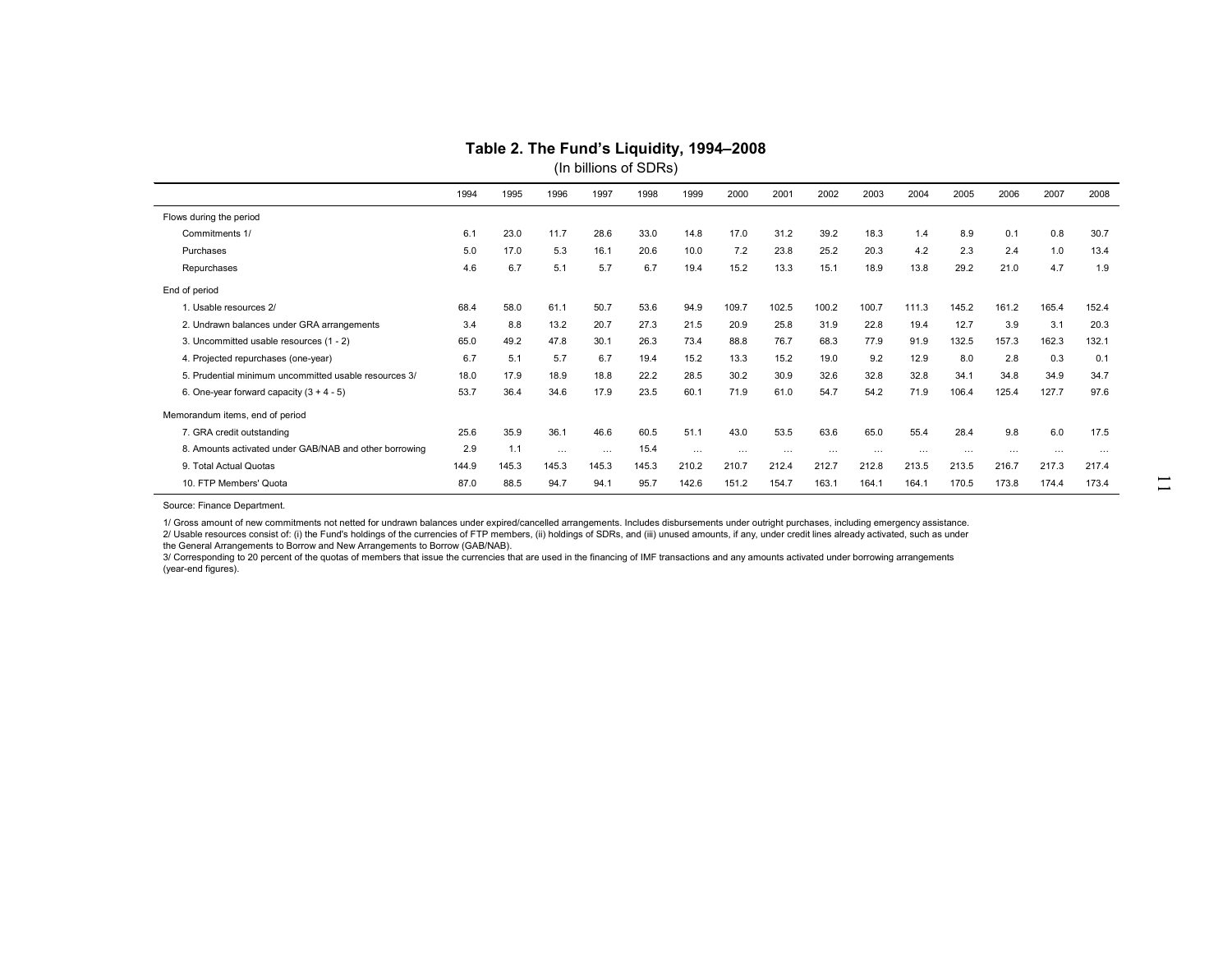<span id="page-11-0"></span>13. **Potential additional demand is difficult to predict and subject to rapid change, but could be significant in many cases.** It is difficult to project use of Fund resources in normal circumstances, and even more so in today's complex and quickly changing environment. However, several factors raise the prospects for sizable demand:

- Discussions are already underway with several countries on possible Fund support, including under the exceptional access policy. It would also be prudent to anticipate further requests in light of continued deterioration in the outlook.
- An update to a recent empirical study on crisis prevention<sup>[11](#page-11-0)</sup> suggests that a number of emerging markets, particularly in Eastern Europe, face substantial risk of crisis, but that these risks can be mitigated with the provision of actual or precautionary Fund support. A complementary update to the aforementioned study on crisis duration found that IMF financing packages can significantly shorten the duration of external funding pressures in the event of crisis. In both studies, initial and external conditions (including the current account and external debt position), as well as policy response, were also found to be important.
- Global de-leveraging is likely to hamper the potential catalytic role of Fund financing relative to private external financing, at least in the early stages of the crisis. Thus, the Fund, working with other official lenders, may need to stand ready to cover a greater portion of near-term financing gaps where such financing is consistent with the Fund's mandate.

14. **Scenario analysis also suggests sizable potential financing needs and associated demand for Fund resources from a range of emerging markets.** Three scenarios for potential financing needs have been developed, using a set of 30 emerging market countries (selected based on the vulnerability exercise plus additional countries identified by the Fund's internal Crisis Response Group). Potential demands on Fund financing have been calculated based on: a) the latest staff estimates for country-specific net borrowing requirements for 2009, b) three sets of severe but plausible assumptions regarding potential liquidity drains and the availability of financing and c) common assumptions regarding the potential contribution of the Fund to meeting the financing gap (Box 1 and Annex 1). The exercise is static and extremely sensitive to the underlying assumptions.As such, it should be viewed only as a rough gauge of the potential orders of magnitude for potential financing needs.<sup>[12](#page-11-0)</sup>

 $\overline{a}$ 

<sup>&</sup>lt;sup>11</sup> "The Role of IMF Support in Crisis Prevention," Uma Ramakrishnan and Juan Fernando Zalduendo (WP/06/75, March 1, 2006); Fund Supported Programs and Crisis Prevention, March 23, 2006; and IMF Supported Programs in Capital Account Crises, OP 210, February 6, 2002 at www.imf.org.

 $12$  To give a rough sense of boundaries to this exercise, 500 percent of quota for the full group in the sample would be equivalent to SDR 184 billion, with 800 percent of quota for the group equivalent to SDR 295 billion.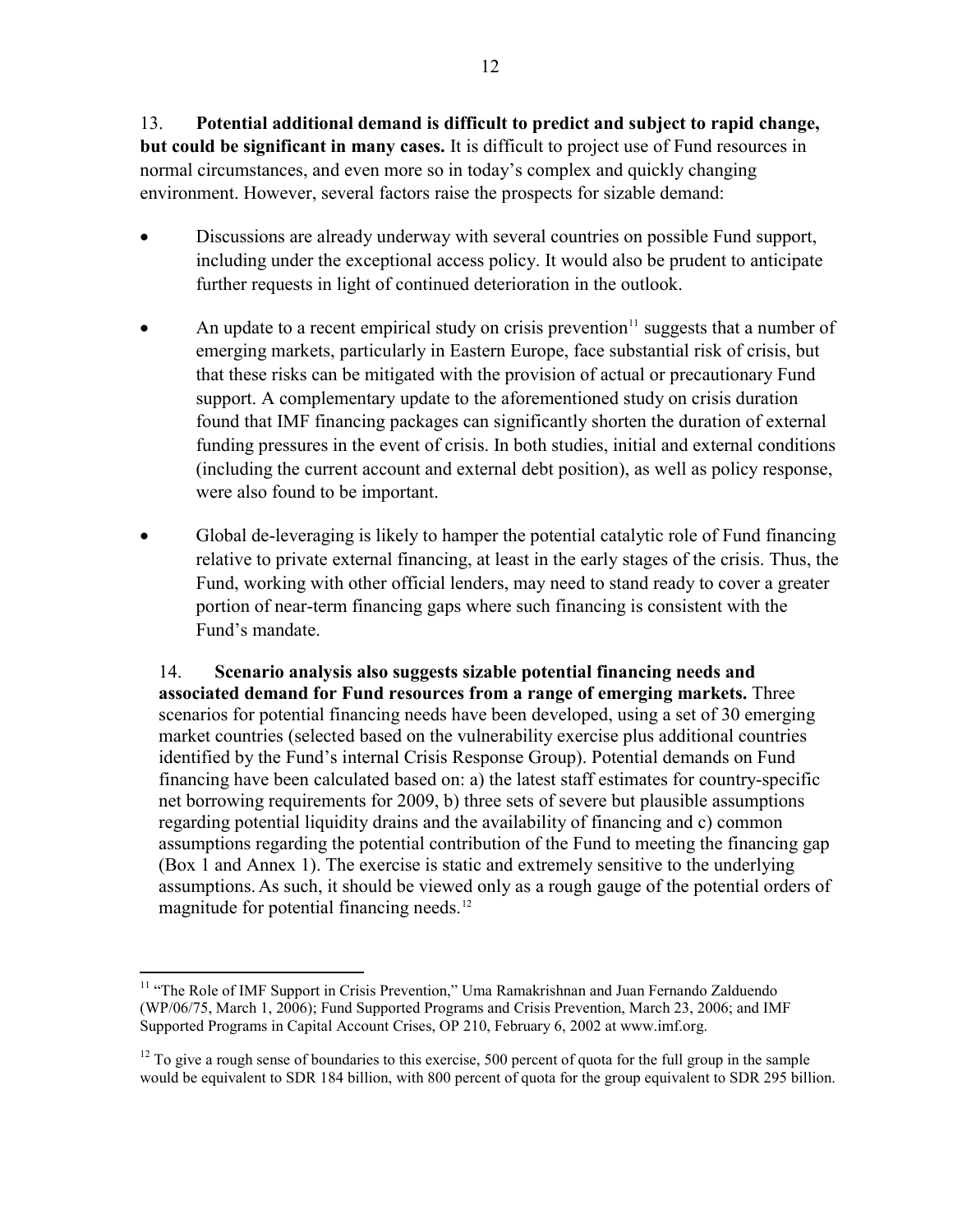<span id="page-12-0"></span>

| <b>Box 1. Assumptions for Scenario Analysis</b><br>(percent change, unless other indicated) |          |                 |          |
|---------------------------------------------------------------------------------------------|----------|-----------------|----------|
|                                                                                             |          | <b>Scenario</b> |          |
|                                                                                             | 1        | $\overline{2}$  | 3        |
| <b>Potential Financing Needs:</b>                                                           |          |                 |          |
| Debt/Portfolio:                                                                             |          |                 |          |
| Debt Rollover rates                                                                         | 70       | 60              | 60       |
| Drain on Non-resident holdings                                                              | 30       | 40              | 40       |
| Other Portfolio Inflows (net)                                                               | $\theta$ | $\theta$        | $\theta$ |
| <b>Buffers:</b>                                                                             |          |                 |          |
| Use of reserves (floor of Reserves/ST debt)                                                 | 100      | 100             | 100      |
| Drawdown of private foreign assets                                                          |          |                 |          |
| <b>Banks</b>                                                                                | 50       | 50              | 50       |
| Non-financial Corporates                                                                    | 25       | 25              | 25       |
| <b>Deposit Outflow:</b>                                                                     |          |                 |          |
| Non resident deposits                                                                       |          |                 | 20       |
| Resident deposits                                                                           |          |                 | 5        |
| <b>Potential Fund Financing</b>                                                             |          |                 |          |
| Adjustment (percent change in current account)                                              | 50       | 50              | 50       |
| Fund financing (share of total official financing)                                          | 60       | 60              | 60       |
| First year financing (percent of total)                                                     | 75       | 75              | 75       |

15. **Under these assumptions, demand for Fund credit could increase by at least SDR 65 to 160 billion, reaching SDR 100 to 200 billion**. [13](#page-12-0) This implies possible demand well in excess of FCC and NAB/GAB resources (Table 3).

• Under *Scenario One*, ten members (in addition to members with arrangements under discussion) would face financing gaps not fully covered by available buffers and adjustment measures. Fund assistance would exceed 5 percent of GDP in three cases (in two cases exceeding 1000 percent of quota). Overall commitments (GRA credit outstanding plus undisbursed commitments) increase to SDR 100 billion (increase of SDR 64 billion).

1

<sup>&</sup>lt;sup>13</sup> Increase from arrangements under discussion and new borrowing under each scenario. This compares to a historical peak in Fund financing of around SDR 70 billion in 2003.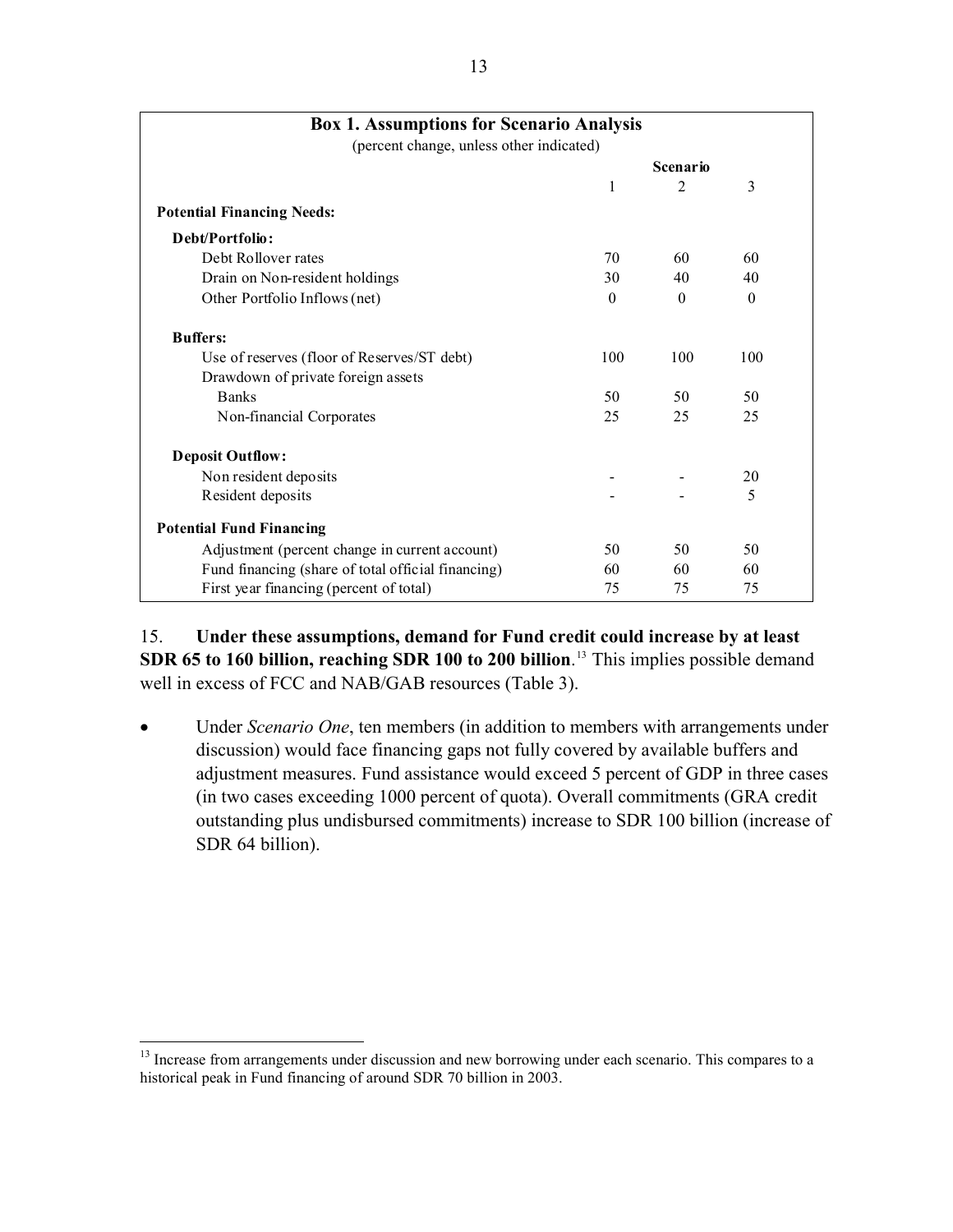- <span id="page-13-0"></span>• Under *Scenario Two*, eleven members would require Fund financial support. Fund assistance would exceed 5 percent of GDP in six cases (exceeding 1000 percent of quota in four cases). Overall commitments would total SDR 150 billion (increase of SDR 115 billion), absorbing the remaining resources under the FCC and requiring use of the NAB/GAB.
- Under *Scenario Three*, sixteen members would require Fund financing. Fund assistance would exceed 5 percent of GDP in ten cases (exceeding 1000 percent of quota in five cases and 2000 percent of quota for one small member). Overall, the implied commitments would total SDR 200 billion (increase of SDR 160 billion), substantially exceeding the resources available under the FCC and the NAB/GAB.
- These projections may well be conservative. For instance, private sector estimates of the potential financing gap in the event of a wider crisis in Central and Eastern Europe alone run up to and beyond SDR 200 billion—this would not all fall on the Fund, but is indicative of potential needs.<sup>[14](#page-13-0)</sup> As highlighted in Annex 1, given sensitivities to underlying assumptions, a more severe drain on non-resident portfolio holdings or potential deposit flight, for example, could lead to potential demand for emerging market members as a whole well above levels projected in Scenario 3.

#### **Table 3. Impact of Illustrative Scenarios on the Fund's Forward Commitment Capacity**  (In billions of SDRs)

|                                                   |      |       | Illustrative Additional Demand 1/ |                          |
|---------------------------------------------------|------|-------|-----------------------------------|--------------------------|
|                                                   | 2008 | 1     | 2                                 | 3                        |
| <b>Flows</b>                                      |      |       |                                   |                          |
| Commitments                                       | 30.7 | 64.1  | 114.8                             | 161.3                    |
| Purchases 2/                                      | 13.4 | 48.1  | 86.1                              | 121.0                    |
| Repurchases                                       | 1.9  | ٠     | ۰                                 |                          |
| End of period                                     |      |       |                                   |                          |
| <b>GRA</b> credit outstanding                     | 17.5 | 65.6  | 103.6                             | 138.5                    |
| <b>Undisbursed Commitments</b>                    | 20.3 | 36.4  | 49.0                              | 60.7                     |
| One-year FCC from own resources 3/                | 97.6 | 33.5  | ٠                                 | $\overline{\phantom{a}}$ |
| Liquidity shortfall                               | ۰    | ٠     | $-17.2$                           | $-63.7$                  |
| Memorandum Item:                                  |      |       |                                   |                          |
| Credit Outstanding and Undisbursed<br>Commitments | 37.9 | 102.0 | 152.7                             | 199.2                    |

Source: Fund Staff

 $\overline{a}$ 

1/ Includes access under each scenario and tentative projections for arrangements under discussion. Includes the proposed SDR 1.618 billion arrangement for Belarus, scheduled for Board discussion on January 12. 2/ Access in first year. For prospective arrangements, this is assumed to equal 75 percent of total.

3/ Does not take into account the effect of new borrowing on FTP participation.

<sup>&</sup>lt;sup>14</sup> For example, a recent Deutsche Bank study employing a somewhat wider range of assumptions calculated potential financing gaps (before adjustment) of \$50 to \$265 billion (SDR 30–SDR 170 billion) for 9 Central and Eastern European members without current programs, assuming full drawdown of reserves. The lower bound of these gaps rises to \$220 billion (SDR 145 billion) with the assumption of maintenance of a minimum floor on reserves (100 percent or short-term debt). See *Estimating EMEA Financing Gaps: Will the Fund be Enough*? November 7, 2008.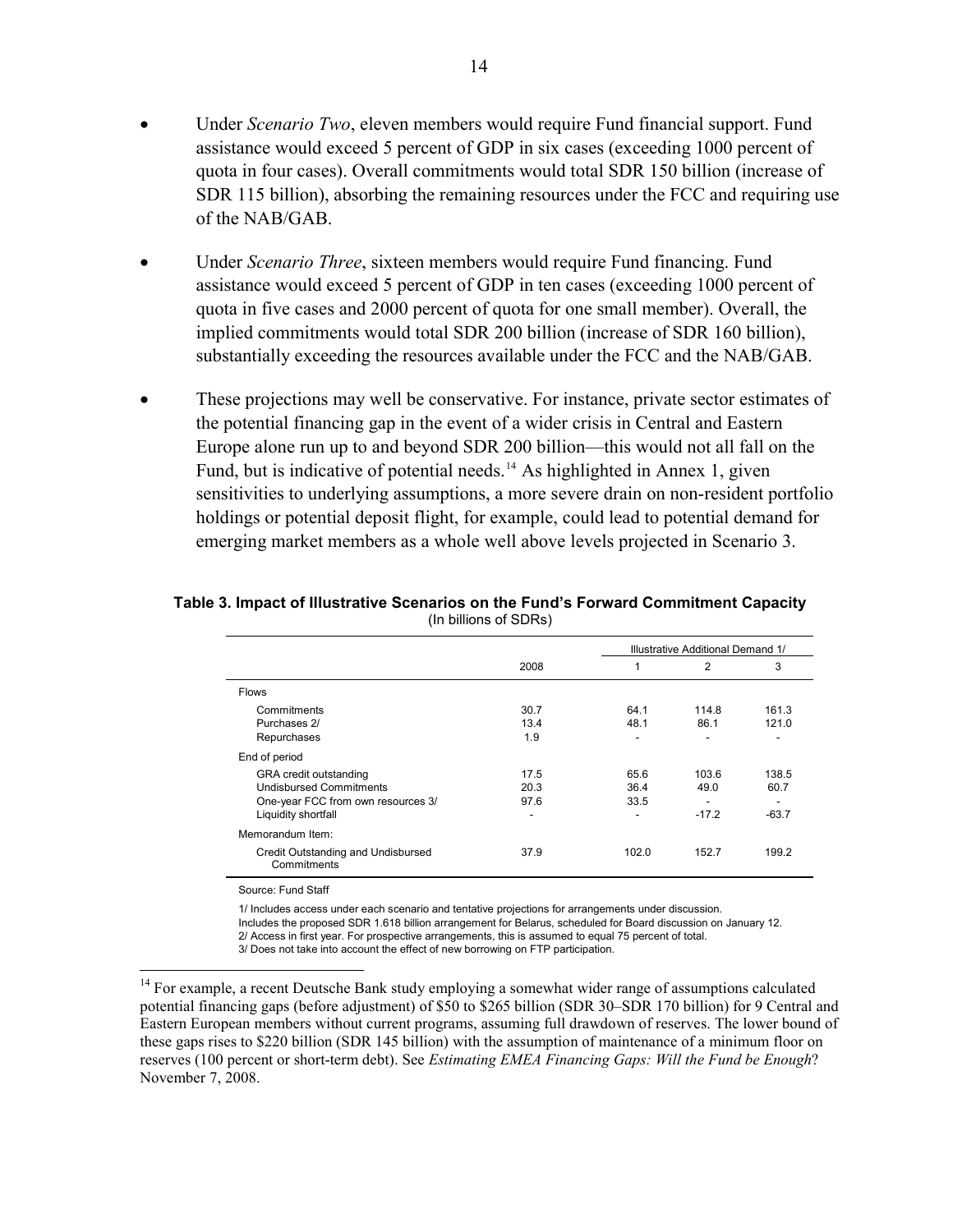## <span id="page-14-0"></span>16. **Several other factors may put additional strains on the Fund's capacity to meet potential needs without additional resources.**

- Countries with relatively strong external positions may seek Fund financing under the SLF or for crisis prevention purposes (e.g., via a high-access precautionary arrangement or financing under a possible new crisis prevention instrument). Committed resources could increase quickly under a range of reasonable scenarios: use by one of seven large emerging markets with quotas in the range of SDR 2-3 billion (assuming 500 percent of quota) would imply an additional SDR 10-15 billion in liquidity use. Use by five average-sized emerging markets or developing countries (again at 500 percent of quota) would imply additional use of about SDR 23 billion.
- The scenario analysis above does not take into account potential demand by advanced countries beyond Iceland. While such a development appears unlikely, the unprecedented nature of the current crisis suggests that it may be imprudent to rule it out. Even a relatively small advanced economy (e.g., the median quota size for advanced economies) would imply an additional need of SDR 11 billion at 500 percent of quota.
- Increases in lending would have a more substantial impact on Fund liquidity if accompanied by a decline in resources available under the Financial Transactions Plan (FTP), e.g., if an FTP participant was to borrow from the Fund due to a substantial deterioration in its balance of payments position.<sup>[15](#page-14-0)</sup>

## **E. Recommended Increase in Fund Resources**

17. **While the scale of an appropriate increase is a matter of judgment, the above factors would support a doubling of the Fund's pre-crisis lending capacity including the GAB/NAB** (SDR 167 billion or approximately \$250 billion) particularly in light of rapidly changing circumstances:

• Restoration of the ratio of available Fund resources to the global economy (in terms of GDP, trade and overall capital inflows) to levels at the time of the last general quota increase would imply a quota increase on the order of 55–130 percent. This would be equivalent to an increase of between SDR 130 billion and SDR 310 billion

 $\overline{a}$ <sup>15</sup> Currently 47 members, representing approximately 80 percent of Fund quotas, participate in the FTP. Participation is determined based on a periodic assessment by the Executive Board of members' balance of payments and reserve positions.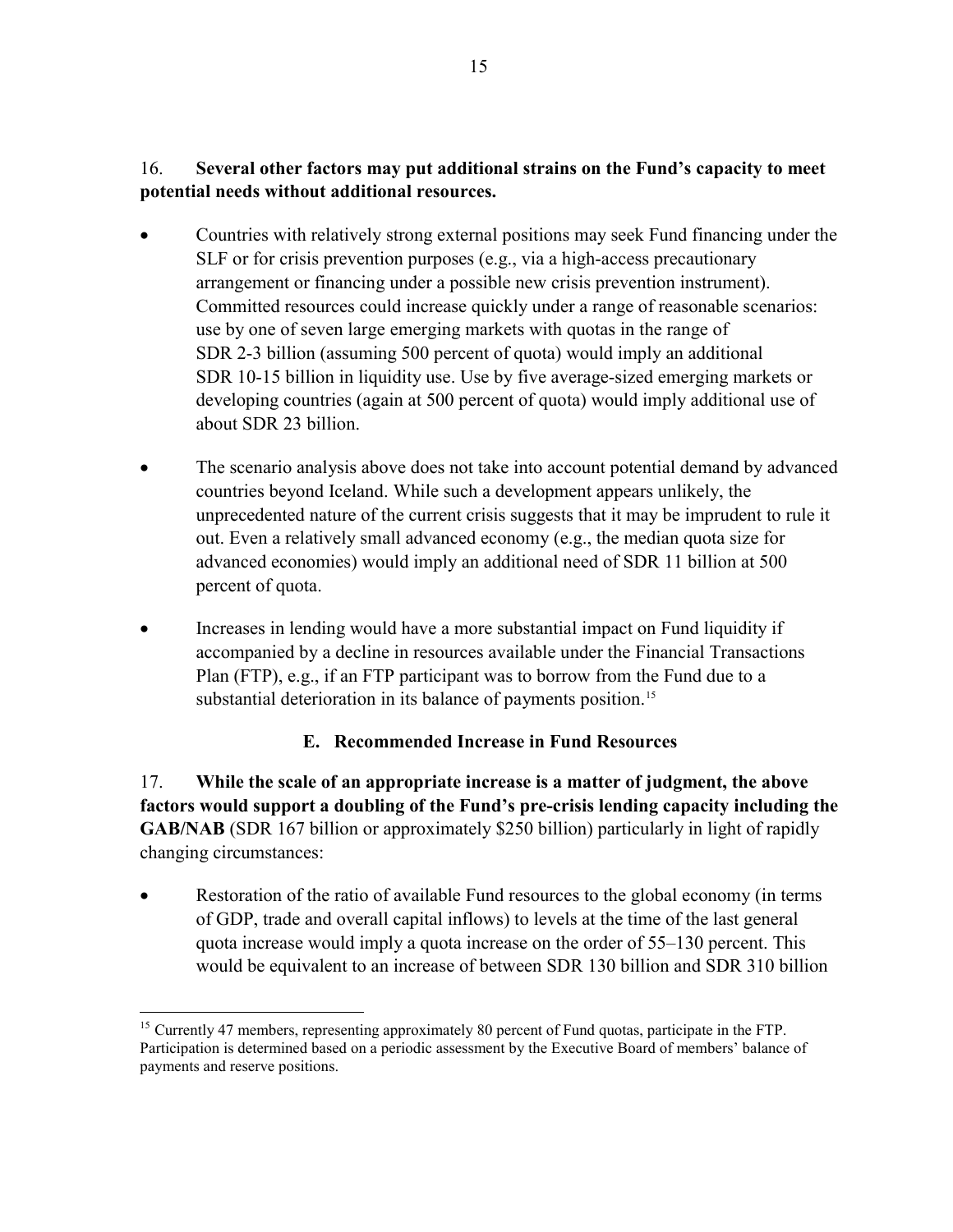from current agreed quotas of SDR 238.3 billion following the pending quota and voice reform.

- <span id="page-15-0"></span>• The sharper risks associated with the increased vulnerability of emerging market members highlighted in the scenario analysis suggests significant additional needs from pending and prospective demand, of at least SDR 65 billion to SDR 160 billion based on severe but plausible assumptions, with substantial downside risks suggesting possible demand could be much higher. This compares to liquidity under the FCC of SDR 98 billion and available borrowing under the NAB/GAB of SDR 34 billion. Further downside risks discussed in paragraph 16 would imply significantly larger needs still (e.g., SDR 35 billion assuming one large and five average sized emerging markets utilize the SLF).
- Any increase would need to take into account the requirement for some portion of increased resources to be reserved as a liquidity buffer, with the current liquidity buffer set at 20 percent of FTP members' quotas plus amounts activated under the GAB/NAB (see Section V).
- More generally, the Fund's overall liquidity should continue to be large enough to inspire confidence in the institution's capacity to fulfill its mandate. The costs associated with a possible shortfall or excess of Fund resources are asymmetric, with much higher costs associated with an inadequate resource base (or the perception thereof) in terms of the impact of disorderly adjustment on members and on the system if the Fund were unable to fulfill its responsibilities. Given the unprecedented uncertainty associated with the current crisis, maintaining a cushion of resources substantially above projected lending needs remains critical.

## **III. OPTIONS FOR SUPPLEMENTING THE FUND'S RESOURCES**

18. **Several options exist for increasing the resources that the Fund has available to help address the current crisis**. In practice, most of these options would take time to put in place, but the Fund does have the capacity to borrow where this is deemed appropriate to replenish its quota resources, and this could be done relatively quickly (see Box 2 for a summary of the relevant voting majorities). As this appears to be the most promising option to address the immediate need to increase Fund resources, it is discussed in more detail in the next section. The main available options are:

## **A. General Quota Increase**

19. **The Fund is a quota-based institution, but a general quota increase is not a practical short-term response to the current crisis**. In the best of circumstances, quota increases take considerable time to agree and become effective. As noted above, the ad hoc quota increases agreed as part of the recent quota and voice reform are not yet in place. Moreover, the Executive Board has agreed that further realignments of quota shares should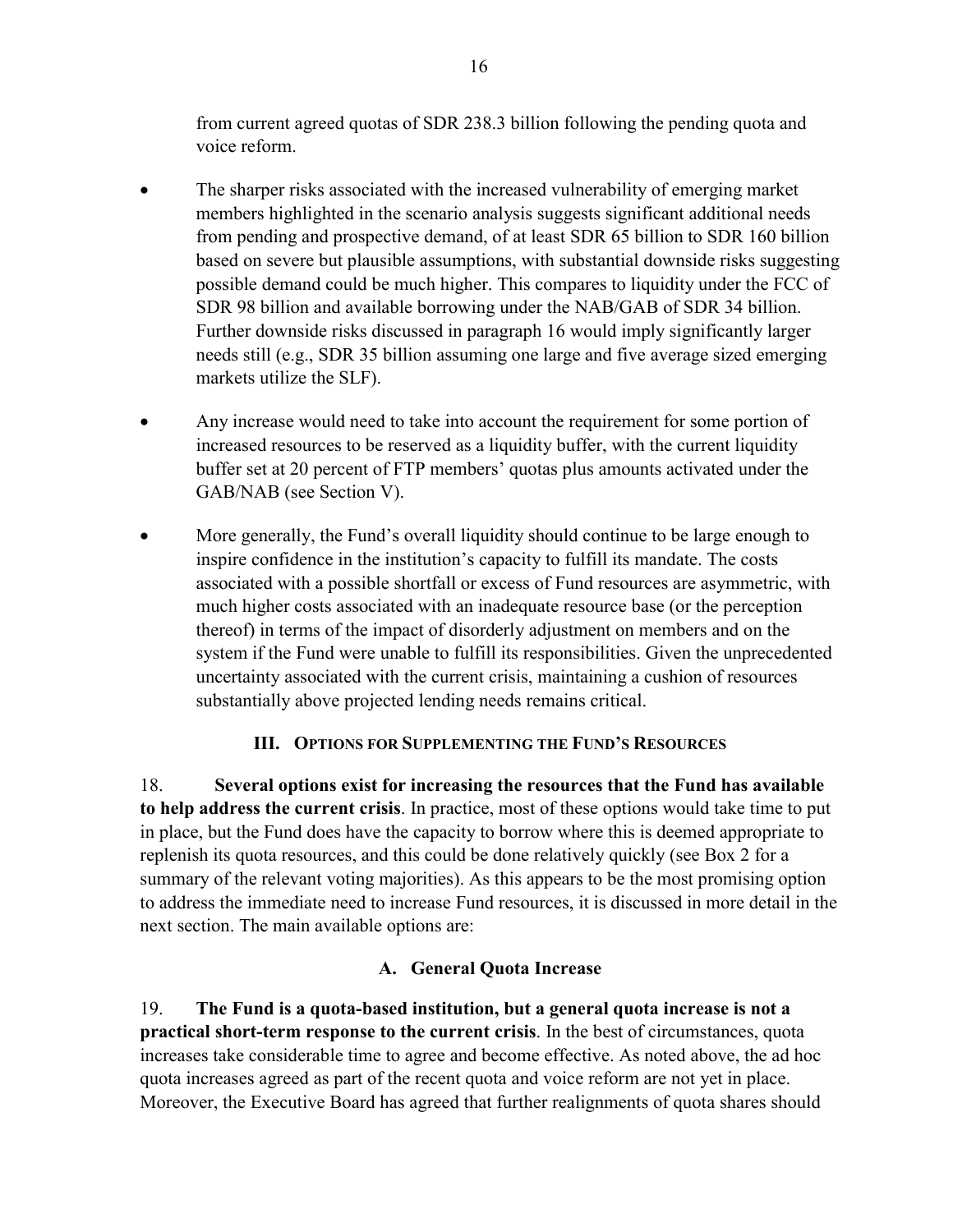<span id="page-16-0"></span>be recommended in the context of future general quota reviews, beginning with the Fourteenth Review, and that further work is needed in several areas relating to the quota formula before it is used again. Resolving these issues will take time, and the needed size of the permanent increase in the Fund's resources is also not yet fully clear.

## **Box 2. Voting Majorities for Options to Supplement Fund Resources**

**Quota increases:** a Board of Governors decision taken by an 85 percent majority of the total voting power (Article III, Section 2(c)).

**Borrowing:** an Executive Board decision taken by a majority of the votes cast (Article VII, Section 1(i)).

**Allocation or cancellation of SDRs:** a Board of Governors decision taken by an 85 percent majority of the total voting power (Article XVIII, Section 4(d)), which must be based on a proposal that has been concurred in by the Executive Board by a majority of the votes cast (Article XVIII, Section 4(a)).

**Establishing a trust for parallel financing:** an Executive Board decision taken by a majority of the votes cast.

**Enlargement of the NAB** (i.e., an increase in the size of the current participants' credit arrangements, or an amendment of the NAB to expand the number of participants coupled with an increase in the aggregate size of credit arrangements): An Executive Board decision taken by a majority of the votes cast, and the concurrence of participants representing 85 percent of total credit arrangements (Paragraphs 5 and 15 of Decision No. 11428–*(97/6)*, adopted January 27, 1997, as amended).

#### **B. Borrowing**

20. **Borrowing has provided an important temporary supplement to quota resources in the past**. The Fund is authorized to borrow under the Articles in order to replenish its holdings of currencies in the General Resources Account (GRA) that are needed in connection with its lending transactions (Article VII, Section 1(i)). Borrowing has been considered appropriate at times when the Fund's current or prospective liquidity was regarded as inadequate. The Fund has also borrowed when the time and size of a general quota increase was uncertain, and to finance the operations of newly-established facilities. Examples include the Oil Facilities in 1974–75, the Supplementary Financing Facility in 1979–81, and the enlarged access policy of 1981–86. Borrowing peaked in the mid 1980s, but it played its most important role in relation to the size of the Fund in the late 1970s when borrowing financed over 60 percent of Fund credit, and represented almost 30 percent of total quotas (Figure 5).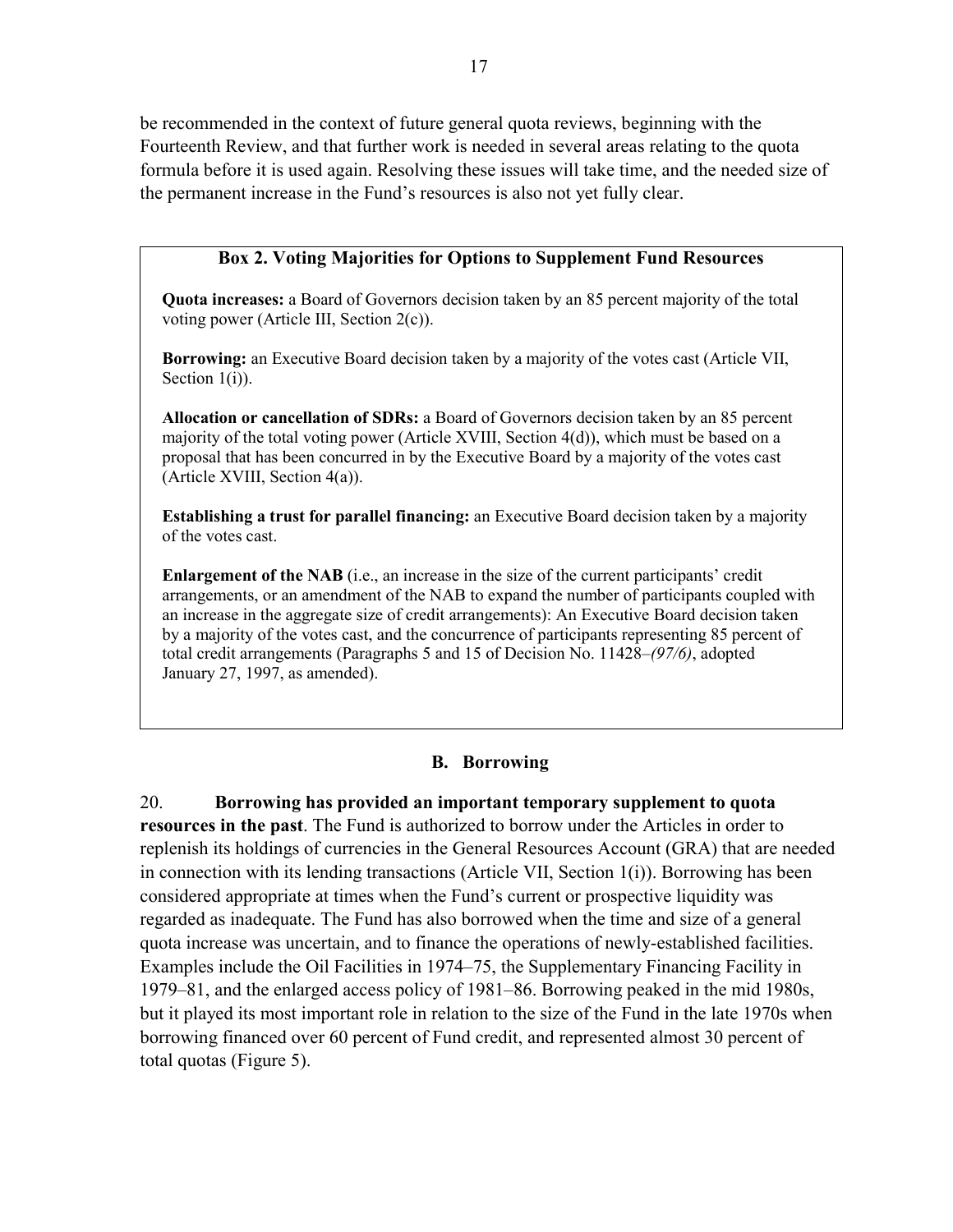<span id="page-17-0"></span>

**Figure 5. Borrowing by the Fund, 1947–2008**

Source: Finance Department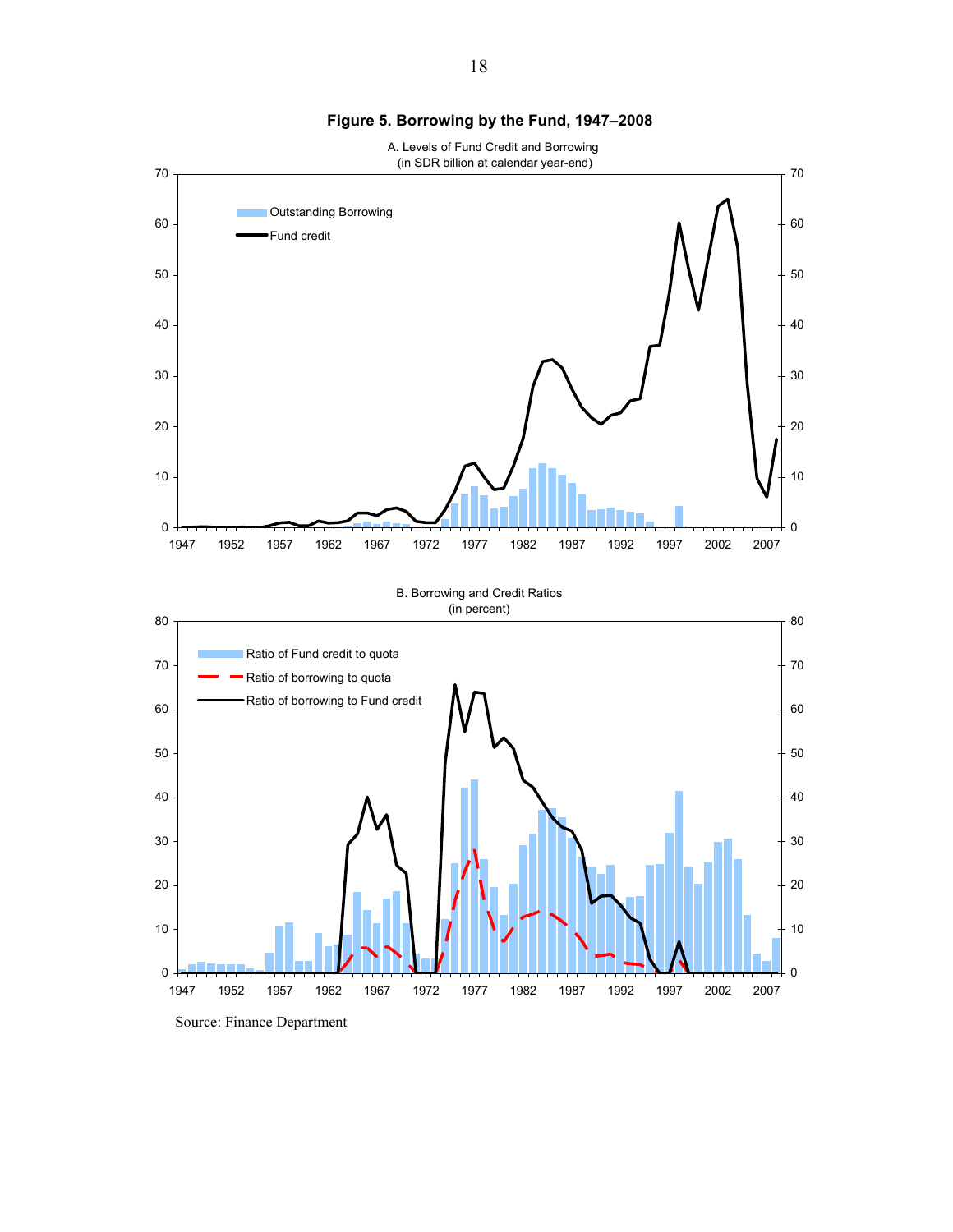#### **C. SDR Allocation**

<span id="page-18-0"></span>21. **An SDR allocation would directly bolster members' owned reserves rather than supplement the Fund's resources available for lending**. This could help address the drying up of international liquidity associated with the global financial crisis. It would require a collective judgment that there is a long-term global need to supplement existing reserve assets, and would need to be done in a manner so as to avoid economic stagnation and deflation as well as excess demand and inflation (Article XVIII, Section 1(a)). An SDR allocation must be made to all SDR Department participants in proportion to their quotas. Accordingly, to be effective in relieving the liquidity constraints faced by emerging market countries, an allocation would need to be either very large in relation to the existing stock of SDRs (SDR 21.4 billion) or accompanied by a voluntary agreement among participants on some form of post-allocation redistribution to countries most in need. A decision on allocation could also include a statement calling for a review and possible cancellation of SDRs at the time of the next general quota increase.

#### **D. Parallel Financing Arrangements**

22. **Consistent with its catalytic role, the Fund could seek to mobilize official resources to be disbursed in parallel with Fund lending**. Such operations could, for example, be conducted through a Trust administered by the Fund, whereby loans from the Trust would be disbursed in parallel with Fund lending. This would allow contributors to the Trust to participate in a multilateral effort to address the global financial crisis and benefit from the key safeguards associated with the Fund's lending policies, including program design and conditionality. In contrast to a borrowing arrangement under B above, however, contributors to the Trust would not have a financial claim on the Fund and would bear the credit risks associated with the parallel lending.

#### **IV. POSSIBLE BORROWING MODALITIES**

23. **A range of borrowing modalities are permissible under the Fund's authority to borrow and may be complementary rather than mutually exclusive**. The following discussion focuses on borrowing from the official sector, through bilateral borrowing agreements, a note placement program, and enlargement of the multilateral NAB. The Fund could also borrow directly from the private sector. This option has been considered on several occasions in the past but has not been pursued. Private sector borrowing would raise a broader range of policy, financial and legal issues that would take more time to address, which could limit the immediate utility of this option in addressing the current crisis. Accordingly, staff proposes for the time being to focus on borrowing from the official sector, as discussed in more detail below. The choice among vehicles for borrowing from the official community would depend ultimately upon the preferences of potential lenders.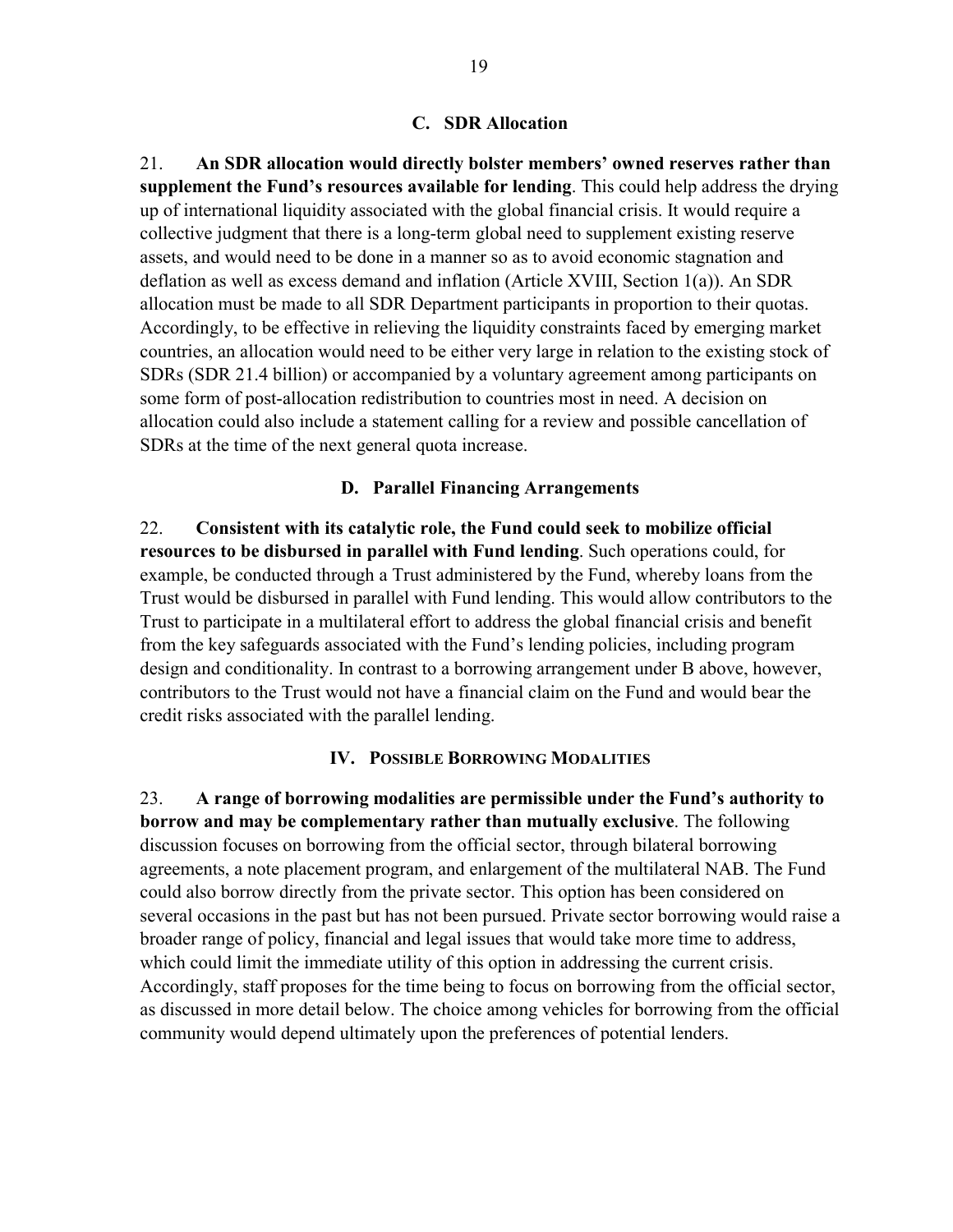## **A. Bilateral Loan Agreements**

<span id="page-19-0"></span>24. **Bilateral loan agreements offer flexibility and could potentially be put in place quickly**. Under such an agreement, the member normally commits to allow the Fund to make drawings up to a specified ceiling during the period for which drawings can be made. The structure of these agreements could be modeled on previous bilateral loan agreements from the 1960s through the 1980s, and also on features of the NAB/GAB. Drawings would be in amounts requested by the Fund, possibly subject to upper limits on drawings during short periods, e.g., weekly or monthly. Japan has already indicated its willingness to enter into a bilateral loan agreement with the Fund for up to \$100 billion (approximately SDR 65 billion), and staff has initiated informal discussions with the authorities aimed at bringing such an agreement to the Board for approval as soon as possible.

25. **Past loans to the Fund have included features to enhance their liquidity, allowing them to be included in members' international reserves**. Traditionally, loans have included an encashability provision, allowing the lender to receive early repayment upon representation of a balance of payments need to the Fund. Loans have also been transferable within the official community, potentially enabling lenders to obtain liquidity without representing a balance of payments need to the Fund. The international reserve status of loans can be important to the ability of members to enter into borrowing agreements, but encashability provisions also have implications for the Fund's liquidity, as discussed below.

### **B. Placement of Fund Paper**

26. **Some official creditors may prefer to invest in paper issued by the Fund rather than enter into a loan agreement**. To meet these creditors' needs, the Fund could establish a framework for borrowing through the issuance of promissory notes to such creditors. The Board approved a framework for the placement of notes in the early 1980s, although no notes were actually issued. Two broad approaches to placing notes could be considered:

- **The Fund could enter into note purchase agreements (NPA) with willing creditors under a commitment framework that would have close parallels with a loan agreement**. Under a NPA, the creditor would commit to purchase notes up to a specified ceiling during an agreed period, at the request of the Fund. The note purchase program approved by the Board in the early 1980s relied on a similar NPA framework involving upfront commitments from creditors. There would be the possibility to have a number of bilateral NPAs in parallel, but transfers of notes within the official sector would not be limited to those members/entities with NPAs.
- **Alternatively, the Fund could establish a broad note issuance program that did not involve formal upfront commitments from creditors as under a NPA.**  Placements would be made with interested creditors on an ad hoc basis, in line with the Fund's needs for resources. While a formal NPA would not be involved, the Fund could only pursue such an approach based on clear understandings with individual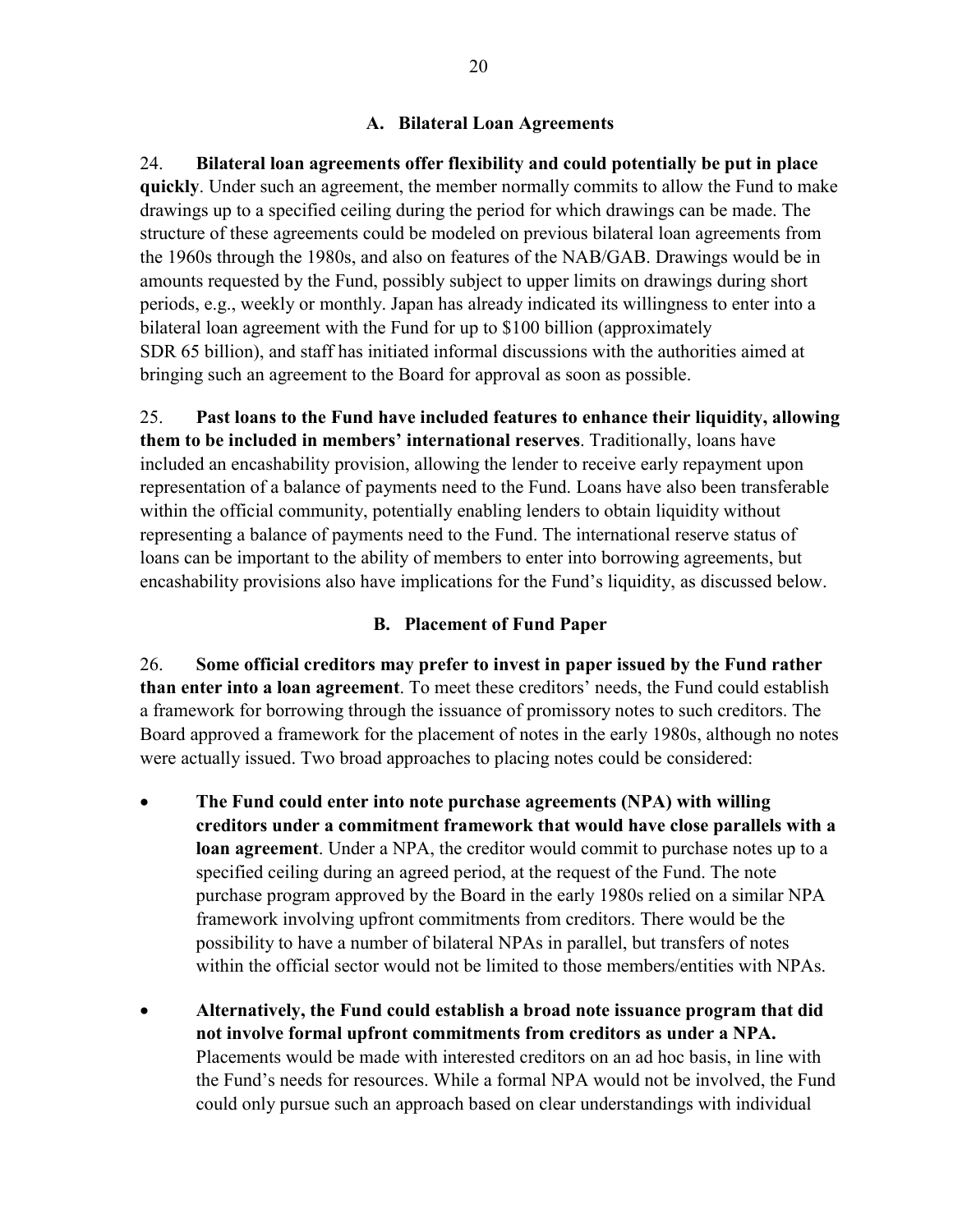<span id="page-20-0"></span>members of their willingness to invest in notes issued by the Fund up to a certain minimum amount. Thus, in practice, the distinction between these two approaches may be limited.

## **C. Enlargement and Expansion of the NAB**

27. **Another approach to expanding the availability of borrowed resources would be to enlarge the NAB**. This could involve either an increase in the size of the current participants' credit arrangements, or an expansion in the number of NAB participants coupled with an increase in the aggregate size of credit arrangements under the NAB.[16](#page-20-0) The latter could most effectively be implemented by amending the NAB provisions governing the adherence of new participants to make them more flexible. Both an increase in current arrangements or an amendment to the NAB would require a decision of the Fund and the concurrence of participants representing 85 percent of total credit arrangements.[17](#page-20-0) In the event of a significant increase, consideration may need to be given to whether the current broadly quota-based distribution of individual credit arrangements (subject to the minimum of SDR 340 million) remains appropriate. Also, in some cases, legislative approval may be needed before participants can agree to increases in their credit arrangements or other significant changes in the NAB.<sup>[18](#page-20-0)</sup>

 $\overline{a}$ 

<sup>&</sup>lt;sup>16</sup> The NAB involve credit arrangements with 26 participants for a total of SDR 34 billion. The Fund's other standing borrowing arrangements are the GAB and an associated agreement with Saudi Arabia (although outstanding amounts under the NAB, GAB, and GAB-associated agreements may not exceed SDR 34 billion). The NAB specifies that it is to be the facility of first and principal recourse vis-à-vis the GAB, except in limited circumstances (involving Fund credit to a member that is a participant of both the GAB and NAB, or where a proposal for calls under the NAB is not accepted).

<sup>&</sup>lt;sup>17</sup> New participants can also be accepted at the time of renewal of the NAB through a decision by the Fund and agreement of participants representing 80 percent of total credit arrangements. The NAB was recently renewed for a 5-year period ending on November 16, 2013.

 $18$  For example, it is staff's understanding that US Congressional approval would be required for any increase in the current credit arrangement of the United States, as well as for other changes that significantly alter the amount, terms, or conditions of US participation in the NAB.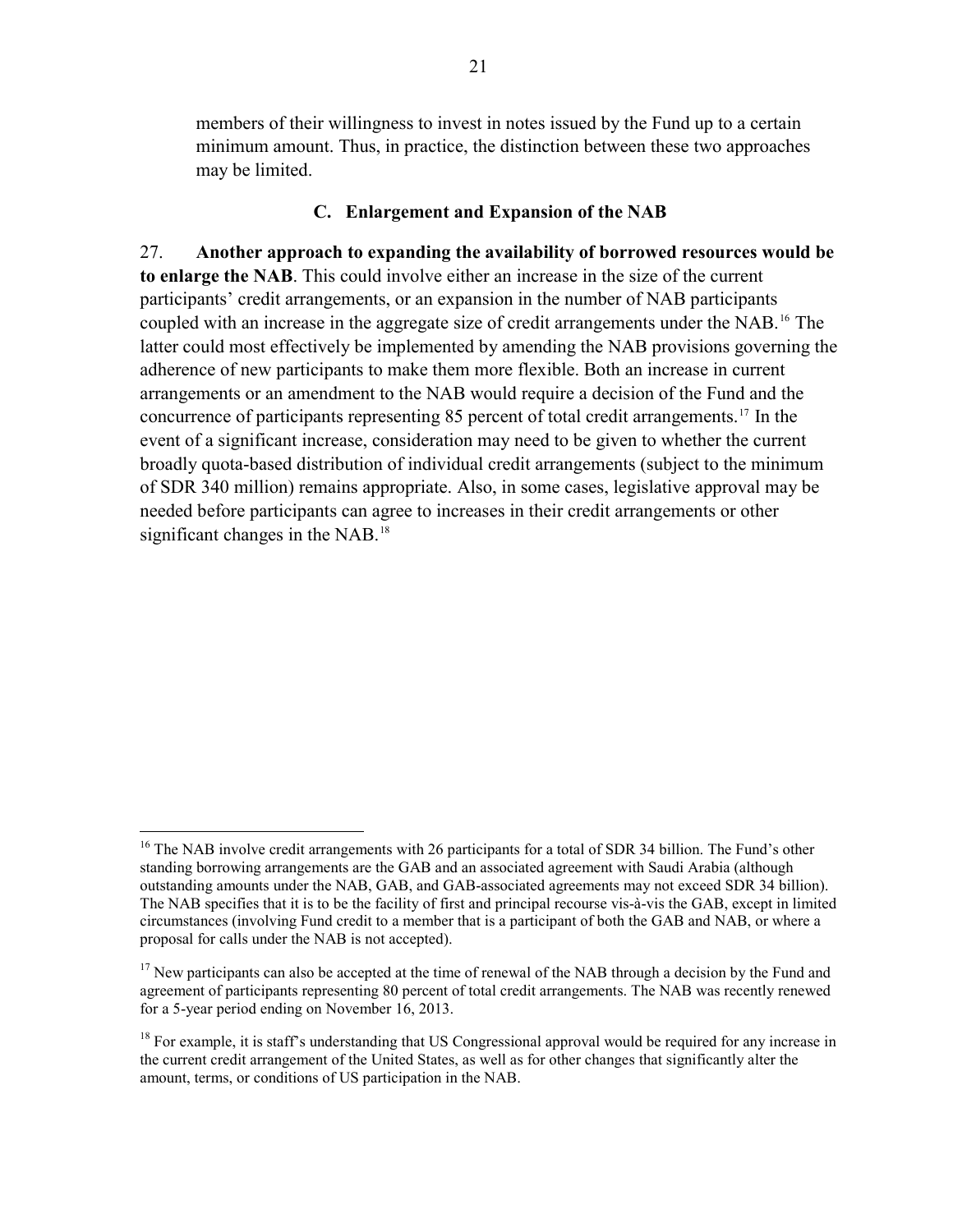<span id="page-21-0"></span>

| Participant                                  | GAB    | <b>NAB</b> |
|----------------------------------------------|--------|------------|
| Australia                                    |        | 801        |
| Austria                                      |        | 408        |
| Banco Central de Chile                       |        | 340        |
| Belgium                                      | 595    | 957        |
| Canada                                       | 893    | 1,381      |
| Denmark                                      |        | 367        |
| Deutsche Bundesbank                          | 2,380  | 3,519      |
| Finland                                      |        | 340        |
| France                                       | 1,700  | 2,549      |
| Hong Kong Monetary Authority                 |        | 340        |
| Italy                                        | 1,105  | 1,753      |
| Japan                                        | 2,125  | 3,519      |
| Korea                                        |        | 340        |
| Kuwait                                       |        | 341        |
| Luxembourg                                   |        | 340        |
| Malaysia                                     |        | 340        |
| Netherlands                                  | 850    | 1,302      |
| Norway                                       |        | 379        |
| Saudi Arabia                                 |        | 1,761      |
| Singapore                                    |        | 340        |
| Spain                                        |        | 665        |
| Sveriges Riksbank                            | 383    | 850        |
| <b>Swiss National Bank</b>                   | 1,020  | 1,540      |
| Thailand                                     |        | 340        |
| United Kingdom                               | 1,700  | 2,549      |
| <b>United States</b>                         | 4,250  | 6,640      |
| Total 1/                                     | 17,000 | 34,000     |
| Saudi Arabia (associated credit arrangement) | 1,500  |            |

**Table 4. GAB and NAB Participants and Credit Amounts** 

(in SDR millions)

Source: Finance Department

1/ Total may not equal sum of components due to rounding.

#### **D. Potential Implications for the Fund's Finances**

28. **The Fund established guidelines for borrowing in 1982, and they were last** 

**updated in 1991 (Box 3)**. These guidelines include the presumption that quota resources should remain the basic source of the Fund's finances and that borrowing should be temporary, that borrowing should be subject to continuous review, and that in advance of any new borrowing (except under the GAB), the Board will establish limits for total borrowing in relation to quotas, which should not be viewed as targets. The 1982–83 guidelines established a limit on borrowing in the range of 50 to 60 percent of quotas.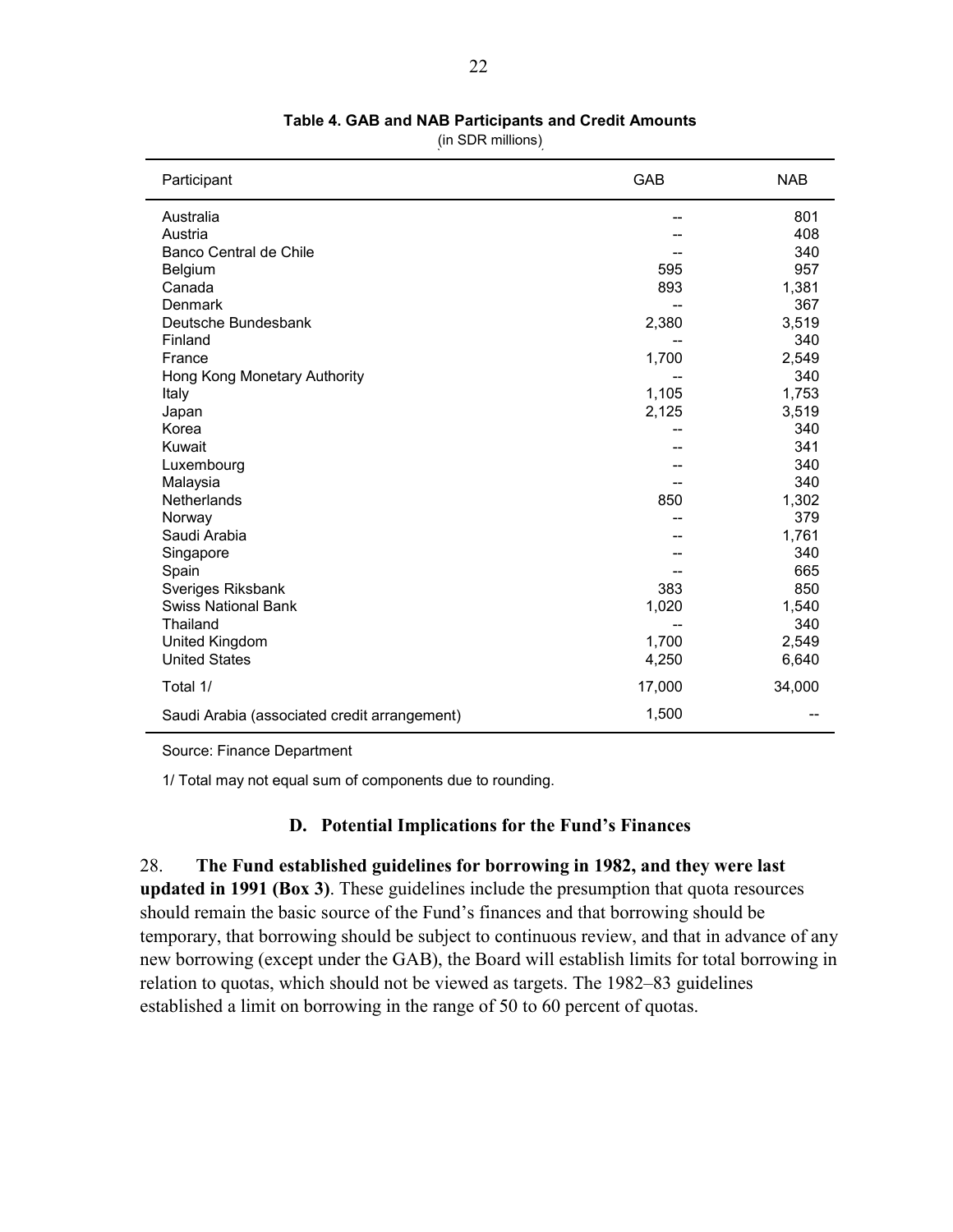## **Box 3. Guidelines for Borrowing by the Fund**

<span id="page-22-0"></span>Quota subscriptions are and should remain the basic source of the Fund's financing. However, on a temporary basis, borrowing by the Fund can provide an important supplement to its resources.

The confidence of present and potential creditors in the Fund will depend not only on the prudence and soundness of its financial policies but also on the effective performance of its various responsibilities, including, in particular, its success in promoting adjustment.

Against this background the Executive Board approves the following guidelines on borrowing by the Fund:

1. Fund borrowing shall remain subject to a process of continuous monitoring by the Executive Board in the light of the above considerations. For this purpose, the Executive Board will regularly review the Fund's liquidity and financial position, taking into account all relevant factors of a quantitative and qualitative nature.

2. In advance of any further borrowing undertaken by the Fund, except in the case of borrowing under the General Arrangements to Borrow, the Executive Board shall establish in the context of circumstances prevailing at that time, limits expressed in terms of the total of Fund quotas above which the total of outstanding borrowing plus unused credit lines would not be permitted to rise.

3. Any limits that may be adopted as a result of a review pursuant to paragraph 2 above are not to be understood, at any time, as targets for borrowing by the Fund.

Decision No. 9862-(91/156)<sup>1</sup> November 15, 1991

1

<sup>1</sup> Ed. Note: This decision replaced Decision No. 7040-(82/7), as amended by Decision No. 7589-(83/181).

Source: *Selected Decisions and Selected Documents of the IMF, Thirty-Second Issue, pp. 504–5.* 

29. **While the Fund has made substantial recourse to borrowing in the past, the prospective needs discussed in Section III above are large by historical standards**. Borrowing on the order of \$250 billion would be equivalent to about 70 percent of quotas (after the agreed ad hoc increases), which would be somewhat above the previous limit in the borrowing guidelines and would also exceed the previous peak in terms of actual borrowing of about 30 percent.[19](#page-22-0) Such an increase appears warranted by the extraordinary risks currently facing the global economy. However, it would also imply potential risks for the

<sup>&</sup>lt;sup>19</sup> It is notable that the share of the FTP members within total quotas has increased substantially since the guidelines were last revised in 1991, from 60 percent of quotas to 80 percent in 2008, which may provide somewhat more scope to borrow relative to quota than at the time the previous limits were agreed.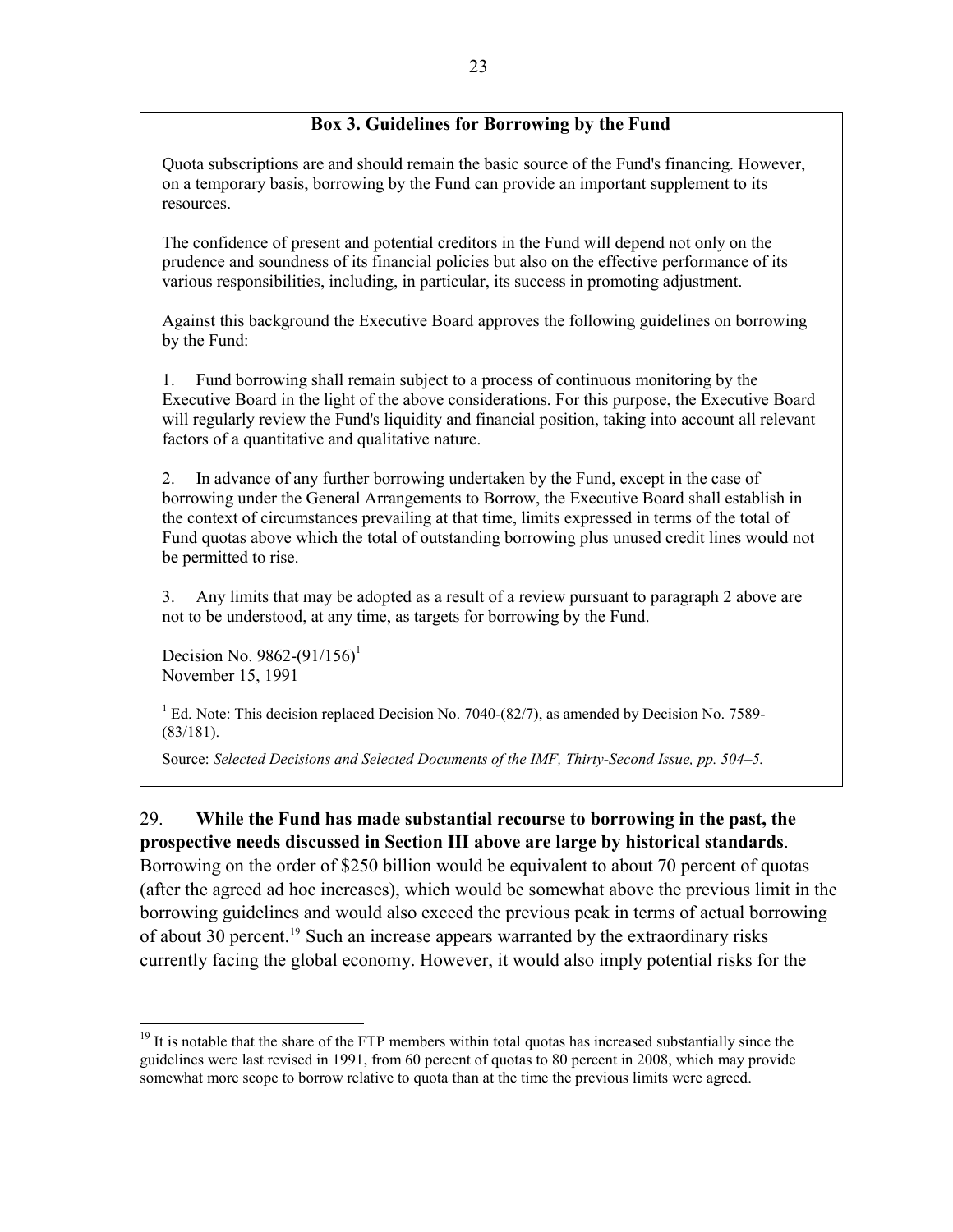<span id="page-23-0"></span>Fund's finances that would need to be carefully managed, in part through the design of the borrowing arrangements.

## 30. **The Fund faces a number of potential financial risks from borrowing**. These risks include:

**Exchange rate risk**—the Fund's outstanding credit is denominated in SDRs, and the Fund does not have express authority under the Articles to engage in transactions in the General Resources Account to hedge exchange risks.<sup>[20](#page-23-0)</sup> As a result, the Fund's consistent practice has been to denominate its borrowings in SDRs (i.e., use the SDR as the unit of account for borrowing).<sup>[21](#page-23-0)</sup> Actual transactions such as drawings and repayments would be conducted in the lender's own currency or in other agreed currencies.<sup>[22](#page-23-0)</sup>

**Interest rate risk**—the Fund charges a floating rate on outstanding credit, based on the quarterly average of the weekly SDR interest rate.<sup>[23](#page-23-0)</sup> The Fund is not expressly authorized to engage in interest rate swaps or other similar transactions in the General Resources Account to manage interest rate risk.<sup>[24](#page-23-0)</sup> Hence, since 1984, the interest rates paid under borrowing agreements have been generally linked to the SDR interest rate in order to contain risks to the Fund's income, e.g., NAB loans pay the SDR interest rate, with the exception of a higher interest rate if agreed between the Fund and participants representing 80 percent of total credit arrangements.

 $\overline{a}$  $^{20}$  In the absence of express authority in the Articles, the Fund would have to rely on the doctrine of "implied" powers" in order to engage in hedging transactions to protect against exchange rate risk. The Fund has previously relied on implied powers in a few rare circumstances (including in connection with the establishment of Borrowed Resources Suspense Accounts, as mentioned below, where this was necessary for the exercise of the Fund's borrowing authority); however, it has not done so for more than two decades. Staff could prepare a detailed analysis of the complex issues raised in this context if Directors were to wish to explore further the option of having borrowing that is not denominated in SDRs.

 $21$  Clearly, creditors could themselves choose to hedge their exposure to currency risk associated with SDR denominated claims if they considered this appropriate.

 $22$  Borrowing of currencies other than the lender's own currency requires the consent of the member issuing the currency.

 $^{23}$  The total rate of charge also includes a margin over the SDR interest rate (currently 100 basis points), adjustments to share the burden of interest arrears (currently 2 basis points), and surcharges based on the level and/or duration of access. For the credit tranches and the EFF, surcharges are currently 100 basis points for access between 200 and 300 percent of quota, and 200 basis points for access above 300 percent of quota. These surcharges are currently under review.

 $^{24}$  In the absence of express authority in the Articles, the Fund would have to rely on the doctrine of "implied" powers" in order to engage in interest rate swaps or similar transactions to manage interest rate risk. As discussed above in connection with the hedging of exchange rate risk, staff could prepare a detailed analysis of the complex issues raised in this context if Directors were to wish to explore further the option of having interest rates for borrowing that are not linked to the SDR rate.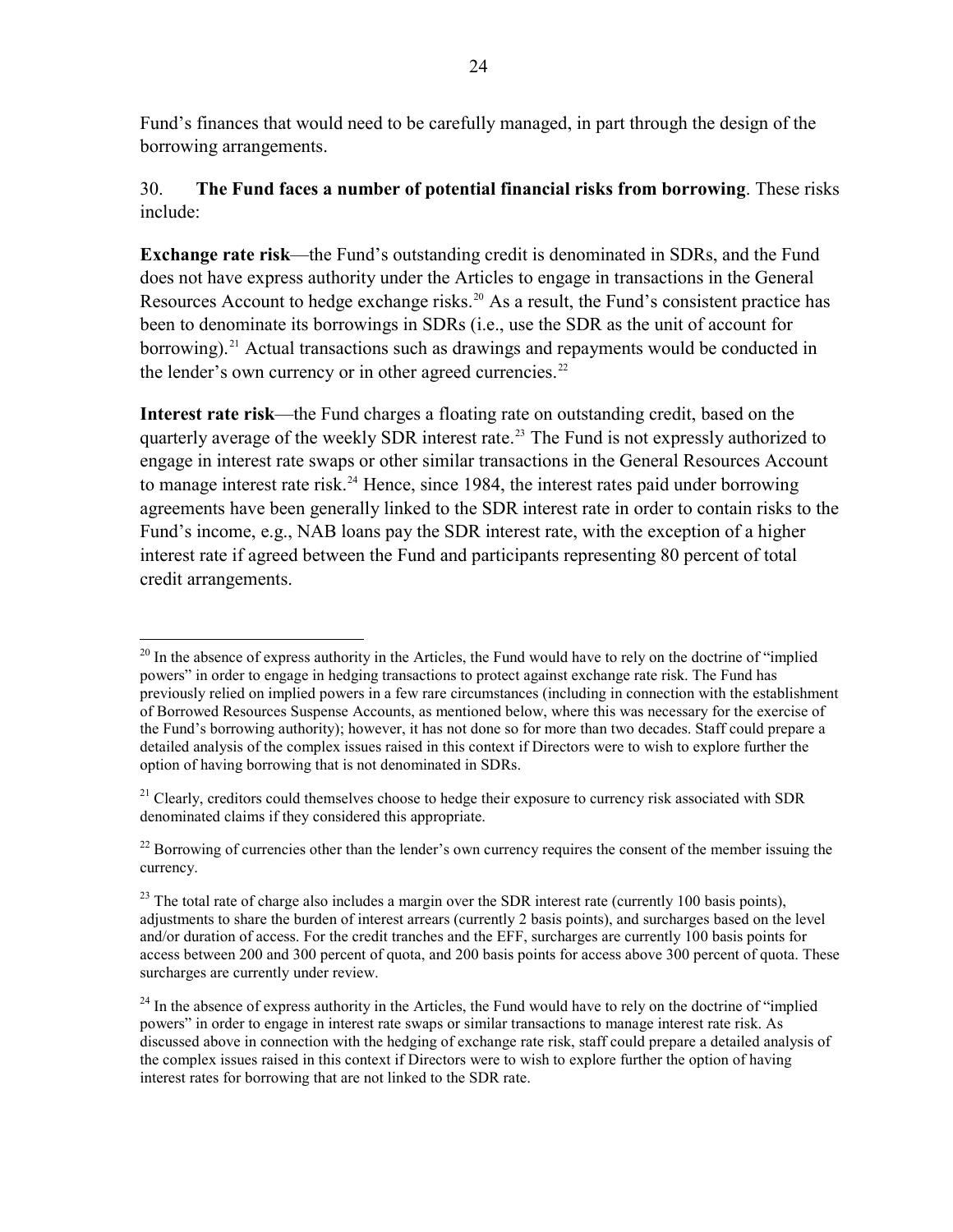<span id="page-24-0"></span>**Credit risk**—regardless of whether Fund credit is financed by quota resources or borrowed resources, the Fund bears the full credit risk. In addition to the Fund's broader policies on lending, and its preferred creditor status, an adequate level of precautionary balances is essential to protect the Fund against credit risks and to preserve the value of the reserve assets represented by members' positions in the Fund. Higher reserves would also provide increased assurances to lenders to the Fund under the various borrowing options discussed in this paper. At the 2008 review of precautionary balances, Directors were willing to retain the current target of SDR 10 billion for the time being, but stressed that it should be kept under close review, with a number of Directors observing that it may need to be raised if lending expands significantly and remains high.<sup>[25](#page-24-0)</sup> A significantly higher reserves target would likely be needed if Fund lending were to expand to the point of requiring recourse to borrowing. Accordingly, it would be important that the interest rates agreed under borrowing arrangements allow an adequate differential between the effective rates charged to members using Fund resources (including surcharges), and the interest paid to lenders, so as to allow the Fund to accumulate reserves rapidly in the event of a sharp increase in lending.

**Liquidity risks**—the Fund faces two potential types of liquidity risks on borrowing: (i) timing mismatches between its lending and its borrowing operations, and (ii) encashment risks from outstanding borrowing.

• **Timing mismatches**: Under previous loan agreements, the Fund generally sought to achieve a match between the timing of borrowings and the use of Fund resources. Under such a "pass through" arrangement, the Fund would draw on currencies when these were required to finance a purchase, and would make repayments with the resources from the corresponding repurchase, as under the NAB. Achieving such a match in the case of placements of Fund paper is likely to be more difficult but could be at least partially achieved through features such as arrangements in the NPA to allow the Fund to place paper on pre-agreed terms but on an "as needed" bases; making the paper callable by the Fund before maturity; and varying the maturity of the paper according to the type of lending being financed, e.g., SLF vs. upper credit tranche lending. These approaches would need to be discussed with potential creditors. To the extent that timing mismatches cannot be fully avoided, one way to manage the resulting liquidity fluctuations would be for the GRA to hold currencies received from lenders or from repurchases, thereby increasing the Fund's holdings of the particular currency and generally reducing the reserve tranche positions of the relevant members. The transactions would be reversed—with Fund's holdings of currencies being reduced and reserve tranche positions increased—when the resources were used either to finance a purchase or to repay lenders. An alternative approach that was adopted in the early 1980s was to manage the liquidity fluctuations

 $\overline{a}$ 

 $25$  Currently, precautionary balances are less than SDR 7 billion, well below the target.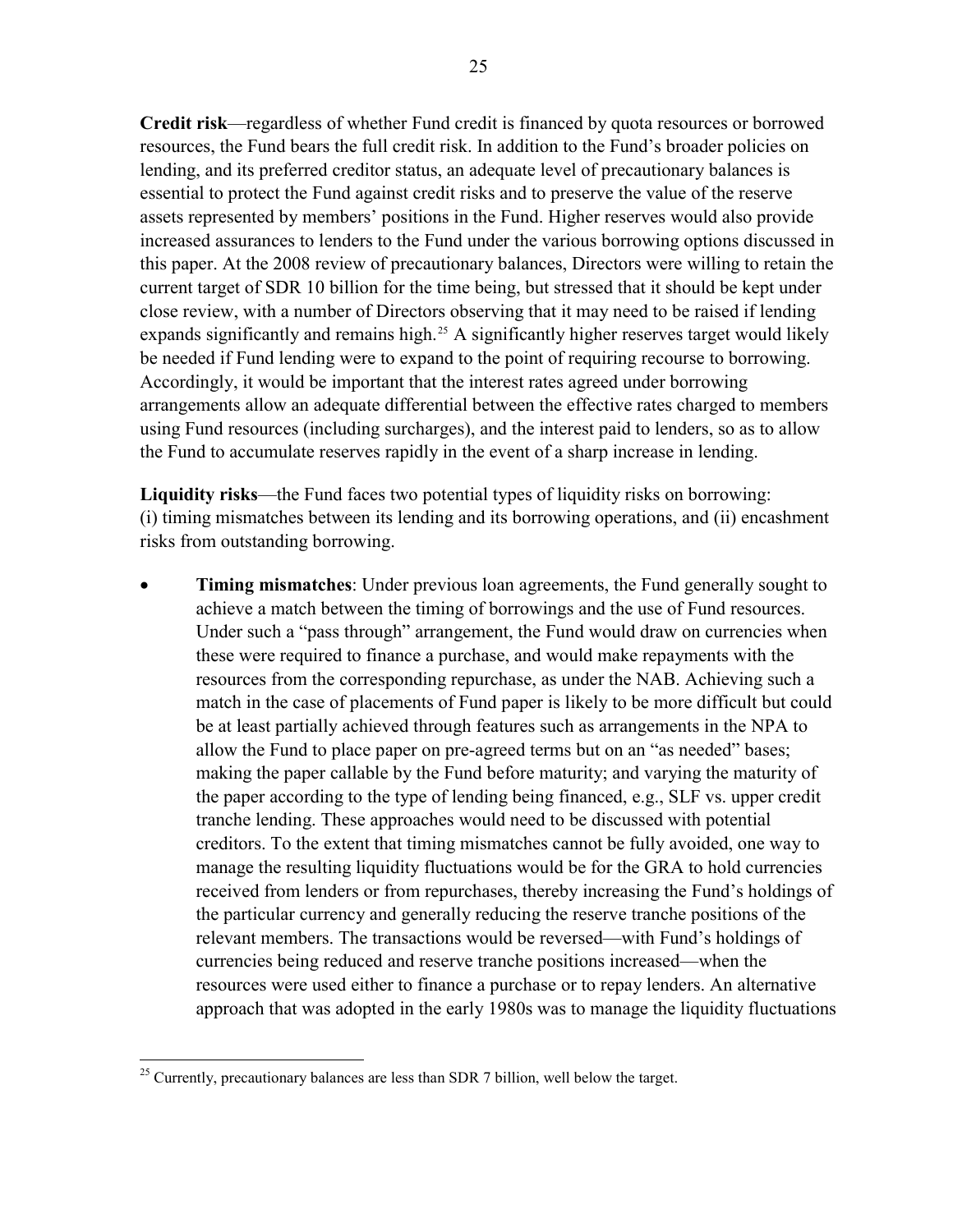<span id="page-25-0"></span>outside of the GRA through borrowed resource suspense accounts held within the General Department.<sup>26</sup>

• **Encashment**: As noted earlier, most previous Fund borrowing agreements have provided for early repayment upon representation of a balance of payments need by the lending member, with the stipulation that the Fund would give such representations the overwhelming benefit of the doubt. A similar provision is also currently included in the NAB (Paragraph  $11(e)$ ). Such encashability provisions facilitate the ability of creditors to treat their loans to the Fund as liquid reserve assets, in the same manner that members include their Fund reserve tranche positions in their international reserves, based on their right to make a reserve tranche purchase if they represent a balance of payments need. However, the Fund needs to maintain an adequate liquidity buffer against this encashment risk, which reduces the effective addition to the Fund's lending capacity provided by borrowing. For example, the FCC, which is the main measure of the Fund's lending capacity, includes a prudential balance (currently 20 percent of the quotas of members included in the FTP plus amounts activated under the GAB/NAB), and that balance would likely need to be increased to take account of new borrowing outside of the NAB/GAB.<sup>[27](#page-25-0)</sup> Encashment risks could be reduced by limiting the scope for early encashment within a certain timeframe, as was done in the case of the borrowing arrangement with the Saudi Arabian Monetary Agency (SAMA) in the early 1980s.<sup>[28](#page-25-0)</sup> Also, it may be possible to avoid the need for an encashment provision in Fund paper that is freely transferable among official holders. Maximizing flexibility in the use of borrowed resources, so that they could be used both for early repayment of other borrowing as well as to finance lending, would also help reduce the need for an additional liquidity buffer in the GRA and maximize the effective increase in the Fund's resources from borrowing.

31. **Consideration would also need to be given to the linkages between different sources of borrowing and their appropriate sequencing**. For example, if the Fund is to borrow on a substantial scale, there is a strong case for drawing on borrowed resources earlier before quota resources are substantially depleted, to ensure that a core liquidity buffer

1

<sup>&</sup>lt;sup>26</sup> While the Articles do not expressly authorize the establishment of such separate accounts within the General Department, the power to establish them was deemed to be derived by implication from other provisions of the Articles, inter alia, as this was the only practicable means for the Fund to exercise its borrowing authority in the then prevailing circumstances.

 $27$  The prudential balance provides a buffer to protect the liquidity of members' reserve tranche positions in the Fund and take account of the potential erosion of the Fund's resource base.

 $^{28}$  Given the size of the loan, the agreement specified that the Fund's maximum immediate repayment obligation would be limited to SDR 4 billion, with the balance outstanding to be repaid within 12 months.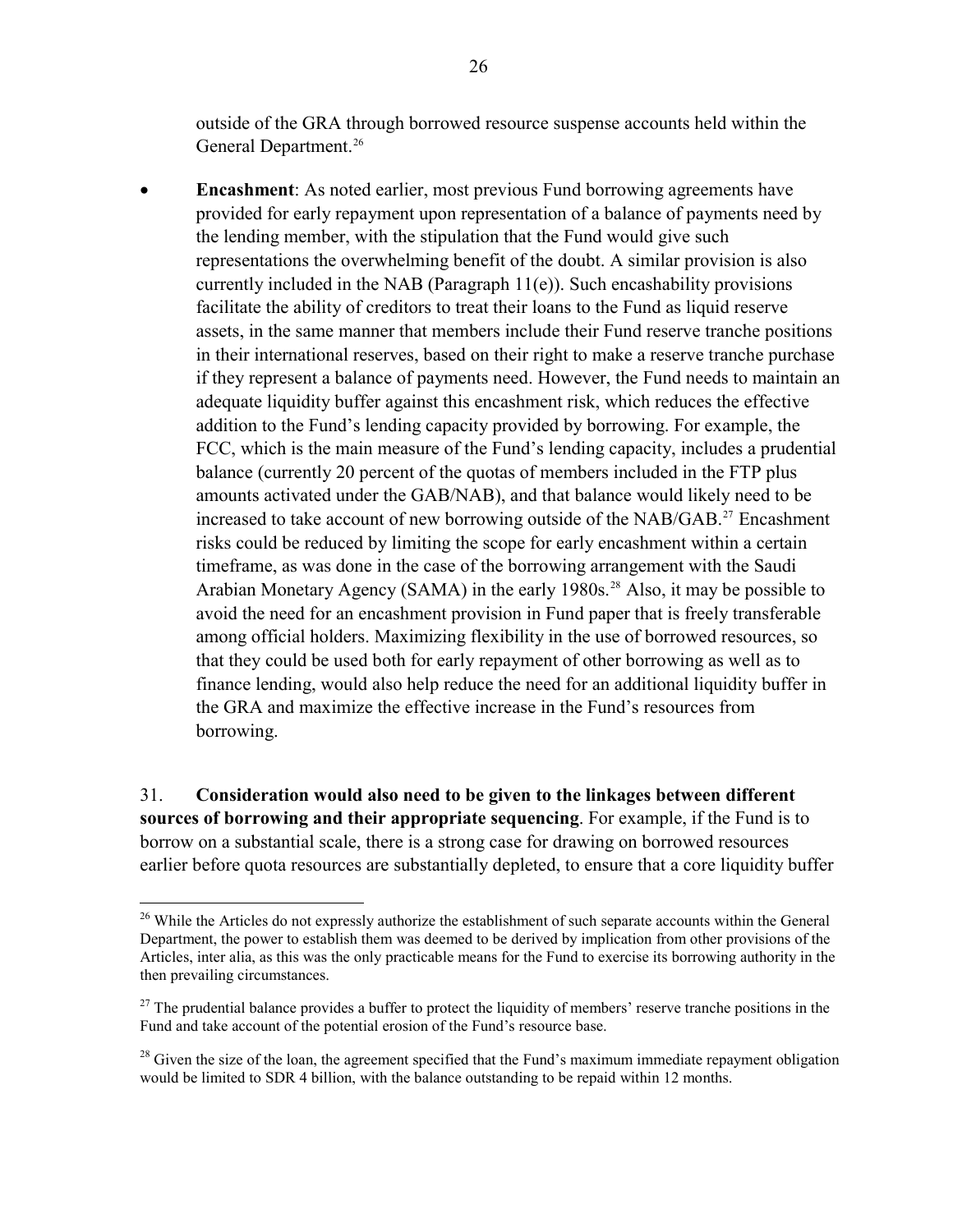<span id="page-26-0"></span>is maintained in the GRA to protect against encashment risks. This is particularly the case given that the NAB is currently not available to finance early repayment of borrowing to creditors outside of the NAB  $^{29}$ 

## **V. CONCLUDING OBSERVATIONS AND ISSUES FOR DISCUSSION**

32. **The global financial crisis has already led to an upswing in Fund lending on a scale that is large by historical standards**. Until the tide of deleveraging and more general pull back by investors from emerging market turns, there appears to be a strong possibility that further demand for Fund credit will put severe strain on the Fund's liquidity. Against this background, staff consider that a substantial increase in the Fund's resources available to support lending operations is warranted in order to ensure confidence in the Fund's capacity to fulfill its mandate. And as the process of securing a general quota increase would likely be protracted, staff consider that it would be appropriate to expand Fund borrowing to provide a temporary supplement to the Fund's resources and a possible bridge to the next general quota increase. Such borrowing should be structured in a manner which provides sufficient operational flexibility to meet members' financing needs and to manage the Fund's financial risks.

## 33. **Directors may wish to indicate their views on the following issues**:

1) Do Directors agree that there is a need to expand the Fund's resources available to help address the current global crisis? Would Directors support the immediate target proposed in this paper of a doubling of the Fund's pre-crisis lending capacity?

2) Do Directors agree that immediate efforts to mobilize supplementary liquidity should focus on borrowing? What are Directors' views on the main options discussed in this paper, namely bilateral loan agreements, a note placement program within the official sector, and an expansion of the NAB?

3) Do Directors agree that Fund borrowing should continue to be denominated in SDRs to protect the Fund against exchange rate risks, and that the interest rate should be closely linked to the SDR rate to contain income risks and allow the Fund to build reserves, thereby protecting against credit risks?

4) Do Directors support the maximum use of a "pass-through" type mechanism on new borrowing to avoid timing mismatches? To the extent that such mismatches

<sup>1</sup> <sup>29</sup> Under specified circumstances, the Fund may request GAB/NAB participants to fund early repayments to other participants under their respective arrangements (see Paragraph 11(e) of the GAB and NAB, respectively). The Fund may also make similar requests of GAB participants in respect of early repayments to lenders under GAB-associated borrowing arrangements (see Paragraph 23(a) of the GAB).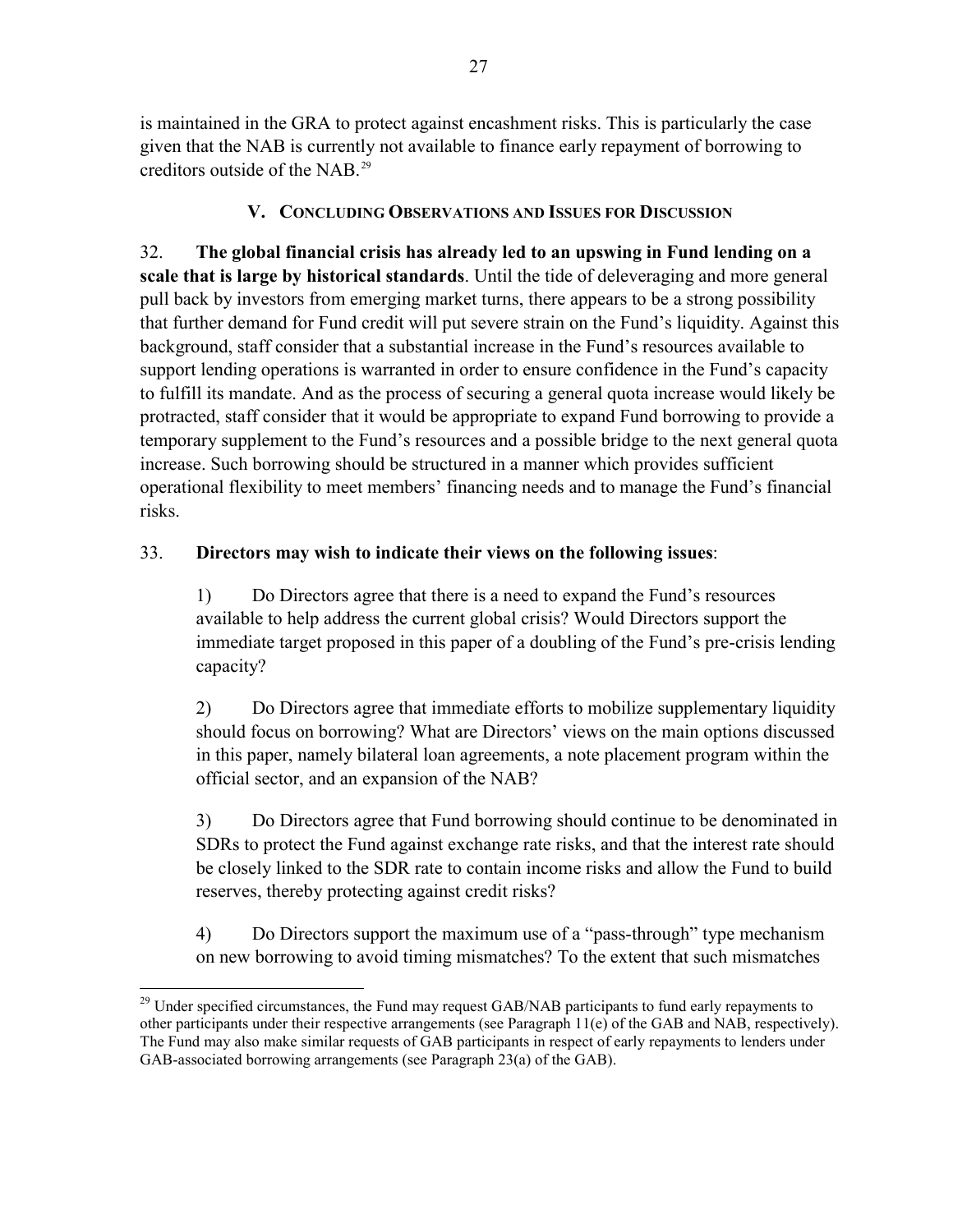cannot be fully eliminated, do Directors consider that mismatches should be managed in the GRA through changes in members' reserve tranche positions, or are they of the view that alternative mechanisms should be considered, along the lines of the borrowed resource suspense accounts used in the early 1980s?

5) What are Directors' views on the relative merits of an SDR allocation in the current circumstances?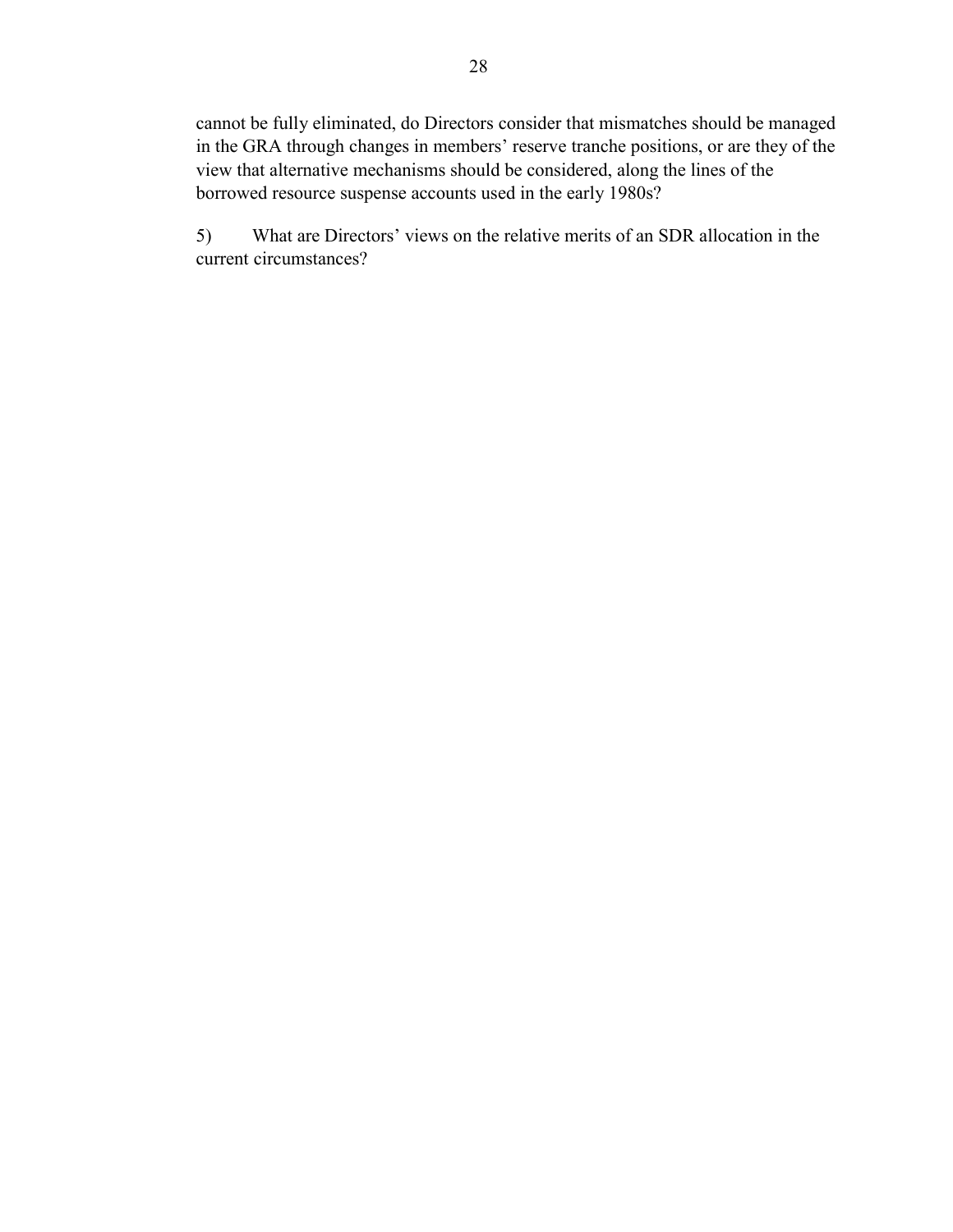#### **ANNEX I. SCENARIO ANALYSIS**

#### <span id="page-28-0"></span>**Country coverage**

The 30 members included in this exercise have a projected 2009 GDP of about \$9 trillion and represent over 15 percent of total Fund quotas. Members with current Fund arrangements or in advanced discussions of possible arrangement have been excluded from this exercise, and current/projected arrangement size used in the calculation of overall demand. These members have a combined GDP of just under \$2 trillion and represent less than 4 percent of total Fund quotas.

## **Financing gaps**

Given substantial variations in the experience of members facing capital account crises related to the scale and specific drivers of financing needs, it is difficult to model a "typical" sudden stop scenario. For purposes of this exercise, three sets of simplifying assumptions, implying increasing degrees of stress, have been considered (Box 1):

- In *Scenario 1*, a relatively severe sudden stop occurs. Specifically, global de-leveraging leads to a substantial reduction in the rollover of external debt. Non-residents draw down their portfolio holdings significantly, while other net portfolio flows remain flat. Reserves are utilized as the first line of defense in meeting financing needs, albeit with a floor on reserves maintained at 100 percent of short term debt on a residual maturity basis.<sup>[30](#page-28-0)</sup> Foreign assets held by banks and corporations are partially drawn down.<sup>[31](#page-28-0)</sup>
- In *Scenario 2*, a more severe episode of stress ensues, leading to more extensive deterioration in rollover rates and a higher drain on non-resident portfolio holdings (both sets of assumptions assume a 10 percentage points deterioration relative to Scenario 1). Assumptions on the use of reserves/foreign-assets remain unchanged.
- Were such a scenario to be accompanied by deposit outflows (e.g., in the context of a crisis affecting the domestic banking system), financing gaps would expand quickly. *Scenario 3* thus takes Scenario 2 as a starting point, and assumes an outflow of both resident and non-resident deposits. The specific assumptions for deposit outflows seek to strike a balance between the relatively low probability that such outflows would hit all

<sup>1</sup> <sup>30</sup> In some cases, this assumption would imply a sizable and rapid decline in reserves that in and of itself may have confidence effects. In such cases, a smaller drawdown of reserves may be prudent. For members with precrisis reserves below 100 percent of short-term debt, no net use of reserves is assumed. For members with currency board arrangements, a second floor on reserves is set at 100 percent of M0.

<sup>&</sup>lt;sup>31</sup> FDI inflows are maintained at baseline levels as a simplifying assumption, notwithstanding the fact that these flows may decline in a crisis scenario.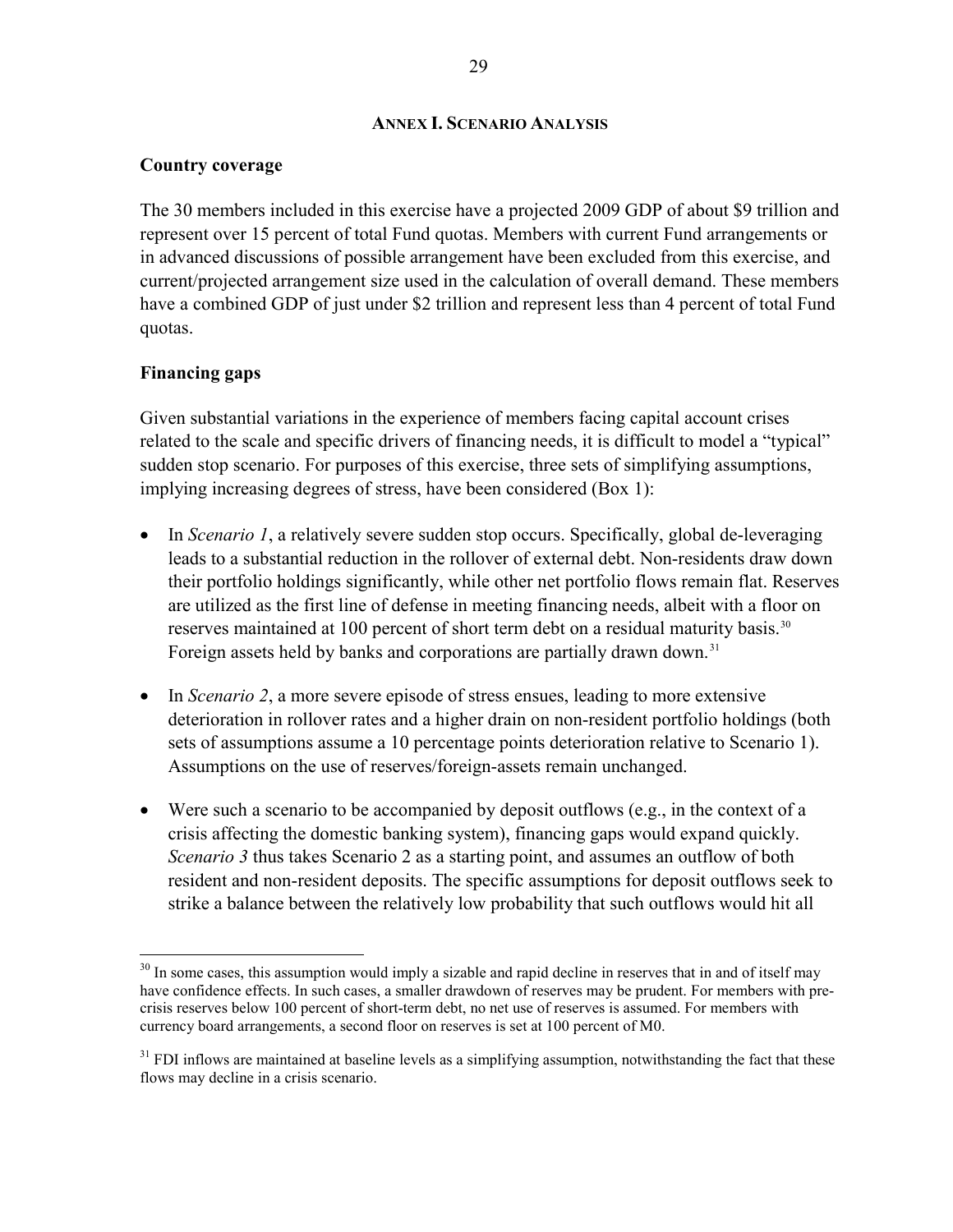<span id="page-29-0"></span>countries in the sample and the substantial risks associated with such outflows in individual cases.

## **Impact of potential financing gaps on Fund lending**

The scale of Fund financing required to address financing needs stemming from these gaps would depend on a number of factors:<sup>[32](#page-29-0)</sup>

- *Financing versus adjustment:* The appropriate mix between adjustment and financing will depend on the degree to which the balance of payments stress in a specific case arises mainly from short-term liquidity constraints or reflects more fundamental vulnerabilities and permanent shocks. In the former case, Fund financing can help to prevent dislocations associated with the temporary loss of capital, while in the latter case, it can provide the member time to make the needed adjustment. In both circumstances, it can help to prevent overshooting that may lead to more severe balance sheet effects and deeper output losses. As a simplifying assumption for this exercise, a current account adjustment of 50 percent is assumed for members with financing gaps in each scenario.
- *Fund share of official support:* The share of the remaining gap that is covered by the IMF versus other sources can vary substantially: in the most recent cases involving exceptional access, the Fund's share of initial financing packages ranged from 15 to 90 percent, averaging 46 percent. For purposes of this exercise, staff assumes that the Fund provides 60 percent of financing.
- *Total program scale:* The duration of the crisis and of the phasing of any Fund support, would need to be considered. In past exceptional access cases, financing in the first year accounted for an average 75 percent of total program financing. The same share is assumed in this exercise, notwithstanding the fact that the current crises in emerging markets may be more sustained.

 $\overline{a}$ 

 $32$  Given the blunt nature of this exercise, a notional cap on Fund assistance was applied at 10 percent of GDP, recognizing that the scale of individual programs would need to be determined based on a case specific basis, including in the context of the member's capacity to repay. This assumption affects only the third scenario. This cap is not applied in the sensitivity analysis to demonstrate relative effects of changes in each assumption.